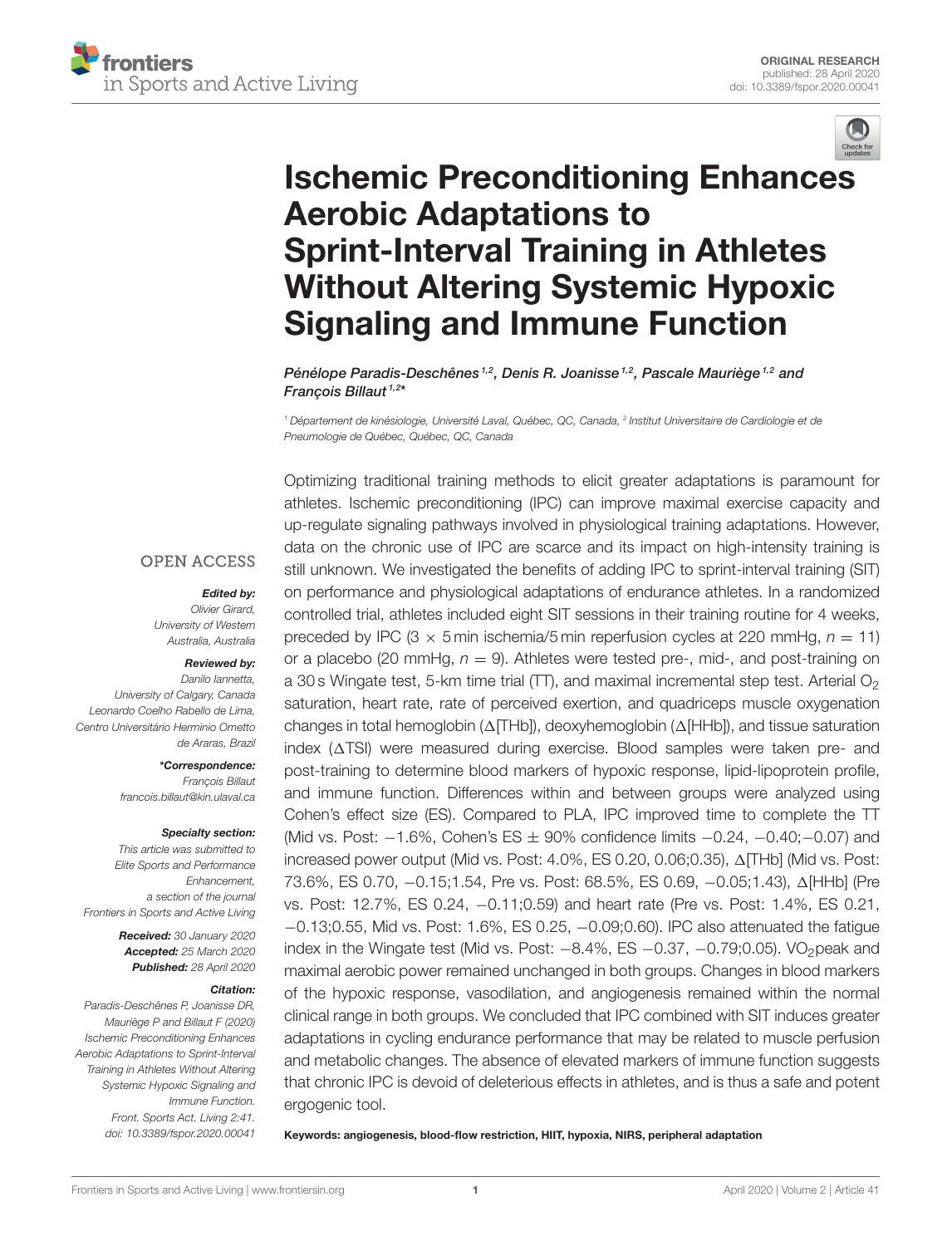# INTRODUCTION

One of the great challenges for coaches and sports scientists is to identify ergogenic strategies to optimize training adaptations and performance in athletes for whom adaptations are harder to elicit [\(Laursen and Jenkins, 2002;](#page-14-0) [Taylor et al., 2016a\)](#page-14-1). Indeed, there is a scope to find new approaches to enhance traditional training methods, and ischemic preconditioning (IPC) seems promising to achieve this goal. This non-invasive technique, involving repeated episodes of muscle ischemia followed by reperfusion at rest, induces transient peripheral hypoxia and can acutely improve maximal exercise capacity [\(Cruz et al., 2016;](#page-13-0) [Salvador et al., 2016\)](#page-14-2). For example, IPC improved mean power output during a 60 s cycling sprint, with a greater increase at exercise onset [\(Cruz et al., 2016\)](#page-13-0), and time-trial (TT) performance in cyclists [\(Paradis-Deschênes et al.,](#page-14-3) [2018;](#page-14-3) [Wiggins et al., 2018\)](#page-15-0). However, the precise physiological responses and mechanisms associated with these enhancements are still equivocal. Among the possibilities, IPC could impact performance by improving local vasodilation, blood flow, and ultimately  $O_2$  uptake kinetics during maximal efforts (Enko et al., [2011;](#page-13-1) [Bailey et al., 2012a;](#page-13-2) [Paradis-Deschênes et al.,](#page-14-4) [2016;](#page-14-4) [Kilding et al., 2018\)](#page-14-5). Ergogenic molecular and vascular adaptations within conduit arteries and capillary beds have also been suggested. Shear stress and local tissue hypoxia induced by the maneuver increased nitric oxide (NO) levels, a potent vasodilator [\(Lochner et al., 2002\)](#page-14-6), activated vascular endothelial growth-factor (VEGF-α) gene expression and upregulated hypoxia inducible factor-1α (HIF-1α) [\(Fukumura et al.,](#page-13-3) [2001;](#page-13-3) [Albrecht et al., 2013;](#page-13-4) [Heusch et al., 2015\)](#page-14-7). Thus, IPC could readily increase exercise tolerance, thereby allowing a greater training load and subsequent physiological adaptations, notably by enhancing tissue hypoxia-mediated cell signaling.

The literature on the chronic effects of IPC on performance is scarce. Repeated exposure to IPC for 7 to 9 days did not change [\(Banks et al., 2016\)](#page-13-5) or increase maximal  $O_2$  consumption (VO<sub>2</sub>max) [\(Lindsay et al., 2017\)](#page-14-8). Improvements in maximal aerobic power (MAP) and anaerobic capacity (i.e. increase in peak power output, mean power output, and fatigue index) during repeated Wingate tests [\(Lindsay et al., 2017\)](#page-14-8) have also been reported. However, in athletes, the application of IPC alone would likely be insufficient to induce such improvements and, in fact, IPC applied once or twice a day for 7 consecutive days failed to improve 4-km TT performance in endurance cyclists [\(Lindsay et al., 2018\)](#page-14-9). To date, only one study used IPC prior to high-intensity training sessions, but authors reported that neither training alone nor training preceded by IPC improved VO<sub>2</sub>max and 1-km TT running performance in distance runners after 8 weeks [\(Slysz and Burr, 2019\)](#page-14-10). This is surprising considering the previously mentioned acute effects of IPC, and may partly be explained by: (1) the absence of effects from the 8 weeks of intensified training per se (comprising a majority of low intensity running interspersed with tempo and 1-km pace runs), and (2) the use of unilateral occlusions, which are suspected to be an insufficient stimulus to derive benefits from IPC (Kraus et al., [2014;](#page-14-11) [Cocking et al., 2018\)](#page-13-6). Moreover, recent studies on blood-flow restriction, another modality that targets metabolic functions by impacting blood flow, also highlight the potency of such hypoxic strategies to augment metabolic stimulus and induce greater adaptive responses [\(Taylor et al., 2016a;](#page-14-1) Mitchell et al., [2019\)](#page-14-12). For example, Taylor et al. combined blood-flow restriction and sprint-interval training (SIT) and reported an increase in  $VO<sub>2</sub>$  max and a greater expression of the hypoxic growth factor HIF-1α 3 h after a single session, which was not the case after SIT alone [\(Taylor et al., 2016a\)](#page-14-1).

SIT is typically characterized by fewer than 12 repeated supra-maximal or "all-out" efforts lasting 10 to 30 s that are interspersed by ∼2 to 5 min of passive recovery, and is commonly used to induce aerobic and anaerobic adaptations [\(Sloth et al.,](#page-14-13) [2013\)](#page-14-13). However, although 2 to 8 weeks of SIT can increase VO2max and performance during TT and Wingate anaerobic tests [\(Burgomaster et al., 2006;](#page-13-7) [Hazell et al., 2010;](#page-13-8) [Sloth et al.,](#page-14-13) [2013\)](#page-14-13), its efficacy on trained individuals is still equivocal. Interestingly, some characteristics ascribed to this type of training could benefit from IPC. Indeed, SIT intensity, particularly the peak power generated during the first seconds of exercise and the subsequent repeated metabolic stress, has been suggested to be of particular relevance to adaptations [\(Hazell et al., 2010;](#page-13-8) Skelly and Gillen, [2018\)](#page-14-14). The increase in motor unit recruitment with allout efforts is likely responsible for the enhancement of oxidative capacity and metabolic profile of type II fibers [\(Bailey et al., 2009\)](#page-13-9), while metabolic perturbations promote the increase of signaling processes of different transcription factors for angiogenesis and mitochondrial biogenesis [\(Daussin et al., 2008;](#page-13-10) [Psilander et al.,](#page-14-15) [2010;](#page-14-15) [Cocks et al., 2013\)](#page-13-11), including HIF-1α and VEGF-α (Lee et al., [2004;](#page-14-16) [Taylor et al., 2016b\)](#page-14-17). Thus, the addition of IPC could enhance adaptations to SIT by increasing early exercise power output, further stimulating adaptive signaling pathways.

Therefore, the aim of the current project was to determine the effect of the combination of IPC and SIT on performance and physiological adaptations. We hypothesized that IPC and SIT, compared to SIT alone, would induce greater improvement in VO2peak, 30 s Wingate test, and 5-km TT performance, and that the TT enhancement would be concomitant to muscle oxygenation adaptations. We also hypothesized that blood markers of angiogenesis and vasodilation would be elevated after 4 weeks of training in the IPC group.

## MATERIALS AND METHODS

## Ethics Approval

The study was approved by the Ethics Committee of University Laval, and adhered to the principles established in the Declaration of Helsinki. Participants provided written informed consent after being informed of experimental procedures, associated risks, and potential benefits.

## Participants

Twenty seven participants were recruited, seven dropped out due to external commitments or injuries unrelated to the study protocol, and 20 completed the study. Subjects trained on average  $6.5 \pm 0.5$  h/week in an endurance sport (e.g., cycling, running, swimming, etc.) at the time of the study, had a training history longer than 2 years in their respective sport, and a minimal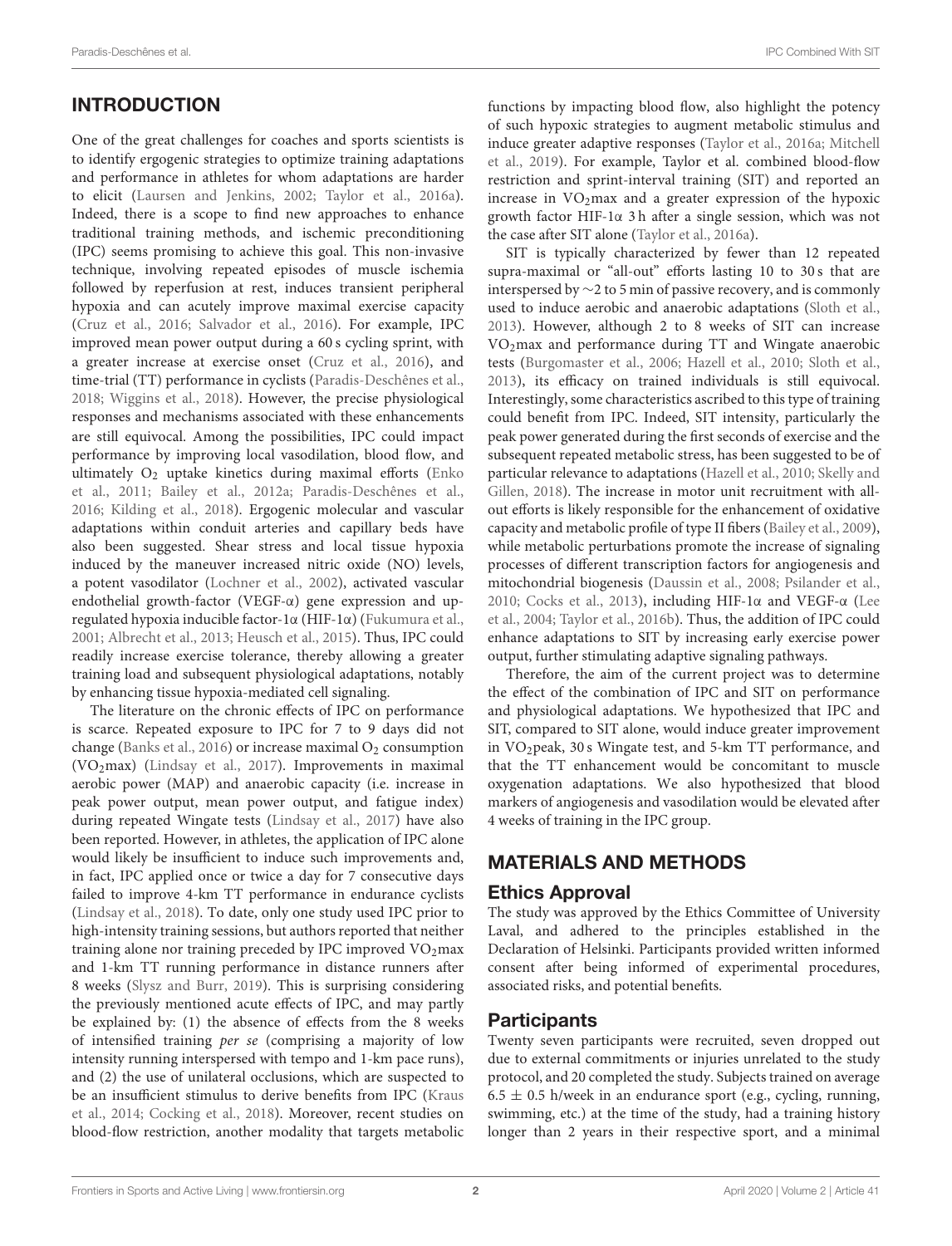cycling experience. All participants were non-smokers, free of health problems, and did not use any medication or any other tobacco/nicotine products.

## Study Design

Participants visited the laboratory for a total of 16 sessions, including eight training sessions spread over 4 weeks and 8 testing days for pre- (4), mid- (1), and post-training (3) evaluations. Pre-training evaluations were divided as follows and described below (see experimental protocol): (1) maximal incremental step test, (2) familiarization, (3) body fat and fasted blood samples, and 4) 30 s Wingate and 5-km TT tests. Using a between-groups design, participants were pair-matched based on age, VO2peak, MAP, and TT performance, as well as on their relative peak power (PPO) and mean power output (MPO) obtained during the Wingate test, and then randomly assigned to IPC or PLA (dice roll) to obtain equivalent groups for every pre-testing variable. Both groups had an identical training intervention (see training intervention). Mid-training evaluation included a Wingate Test and a 5-km TT and was executed 2 to 4 days after the fourth training session. Finally, all testing procedures were repeated post-training, but in a different order: (1) body fat and fasted blood samples, (2) 30 s Wingate and 5-km TT tests, and (3) maximal incremental step test.

All sessions were performed at the same time of the day to avoid potentially confounding circadian rhythm effects and were separated by a minimum of 2 days to avoid fatigue. Temperature  $(21.5 \pm 0.1$ °C, mean  $\pm$  SE) and humidity (29.9  $\pm$  1.0%) were kept constant. Prior to each testing and training day, vigorous exercise was avoided for 48 h and alcohol and caffeine were refrained from for 24 h. During all exercise protocols and training sessions, participants were instructed to remain seated and were strongly verbally encouraged. The handlebars and seat settings of each device (Lode, Velotron, Keiser) were individualized and replicated throughout the study. Participants were also asked to replicate non-prescribed training throughout the entire study and record perceived exertion and duration of every physical activity in a training log book [\(Haddad et al., 2017\)](#page-13-12).

# Experimental Protocol

#### Maximal Incremental Step Test

This session was preceded by measurement of resting heart rate (HR) and blood pressure (inclusion criteria <100 beats per minute and <140/90 mmHg) in a seated position and baseline characteristics: body height, body mass, thigh skinfold thicknesses (IPC: 5.3  $\pm$  0.7 mm; PLA: 6.7  $\pm$  0.6 mm), and thigh circumference (IPC: 55.6  $\pm$  1.2 cm; PLA: 54.9  $\pm$  1.2 cm). The participant was then positioned on an electromagneticallybraked cycle ergometer (Excalibur Sport, Lode, the Netherlands) for a 2 min baseline in a seated position and a 5 min warmup at 100 W before the maximal step test (30 W per minute until volitional exhaustion). Expired gases were analyzed breathby-breath throughout the test (Breezesuite, MedGraphics Corp., Minnesota, Saint Paul, USA) to assess the  $VO<sub>2</sub>$ , carbon dioxide production (VCO<sub>2</sub>), and respiratory exchange ratio. VO<sub>2</sub>peak was taken as the highest 20 s average recorded during the test, and VCO<sub>2</sub> peak, peak respiratory exchange ratio, peak respiratory rate, and MAP were also averaged at the time. The respiratory compensation point was determined by two researchers by identifying an increase in ventilatory equivalents for  $O_2$  and CO<sup>2</sup> concomitant to a decrease in end-tidal partial pressure of  $CO<sub>2</sub>$  [\(Wasserman et al., 1999\)](#page-15-1) plotted against  $VO<sub>2</sub>$ . Values at the respiratory compensation point are reported in absolute and relative values (i.e., compared to those at maximal exercise such as %MAP, %VO2peak, %VCO2peak). Participants were asked to replicate the same diet at least 2 h before each maximal incremental step test.

#### Familiarization

This session was similar to testing procedures described below, but with a shorter rest between the 30 s Wingate Test and the 5-km TT (15 vs. 30 min), and without any analysis devices.

#### Body Fat and Fasted Blood Samples

Participants fasted for 12 h before these sessions which occurred 2 days after the familiarization and the last SIT session, for preand post-training assessment, respectively. During this session, the body fat percentage was measured by bioelectrical impedance (Tanita TBF-310; Tanita Corp. of America Inc., Arlington Heights, IL) and blood samples (∼24 mL) were collected from the antecubital vein in a semi-recumbent position by a registered nurse (see blood measurements below).

#### 30 s Wingate and 5-km TT Tests

For pre-, mid-, and post-training evaluations, the steps were always as follows: 5 min rest in a supine position (NIRS baseline recording), 10 min standardized warm-up, 2 min rest in a seated position, 30 s Wingate test, 5 min cool down, 30 min rest in a semi-recumbent position, 10 min standardized self-paced warmup, 2 min rest in a seated position, 5-km TT, and 5 min cool down.

For the standardized warm-up preceding the Wingate test, participants were instructed to choose their preferred cadence at a low resistance for 6 min. This was followed by three 5 s sprints at a greater resistance (85–95–100%), interspersed by 15 s active recovery. After these sprints, participants completed the warmup at their chosen pace and resistance. For the standardized and self-paced warm-up (preceding TT), power output, speed, and gear were continuously noted by the experimenter and strictly reproduced thereafter.

The 30 s Wingate test and the 5-km TT were executed on a computer-controlled electrically braked cycle ergometer (Velotron Elite, RacerMate, Seattle, WA, USA). For the Wingate test, pedaling rate was gradually increased in order to reach 100 W during 20 s and followed by a 3 s acceleration phase to attain a peak power as fast as possible. During the 30 s of maximal exercise phase of the Wingate test, a resistance equivalent to 7.5% of each participant's body mass was computercontrolled (Wingate Software Version 1.11, Lode BV). For the TT, participants were instructed to complete the 5 km as quickly as possible, with the distance traveled as the only available information. Measurements during these tests are described in the following section. To control for diet and activity patterns prior to these sessions, participants were asked to record and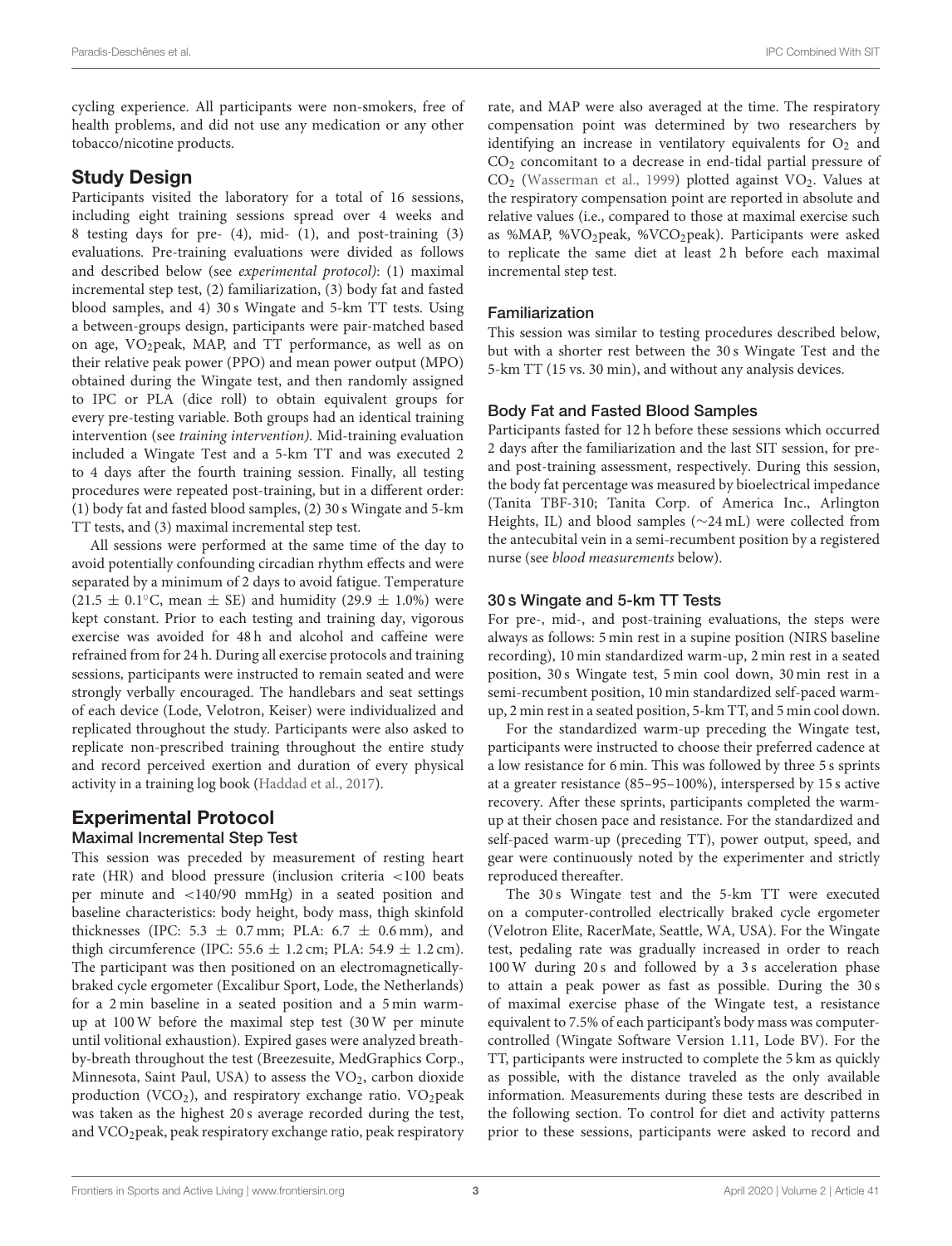replicate their dietary intake and physical activity respectively for 24 and 72 h before testing.

## Training Intervention

All SIT sessions were performed at the training center of Université Laval on Keiser M3+ cycle ergometers (Keiser corporation, Fresno, CA), preceded by IPC or PLA procedures, and supervised by an investigator. Training volume was increased progressively weekly with two sessions of four, five, six, and seven 30 s all-out efforts separated by 4 min and 30 s over 4 weeks. The warm-up was identical as the one performed during the Wingate tests. All parameters (indoor cycle model, resistance, handlebars, and seat settings) were replicated for all training sessions, which always proceeded as follows: IPC or PLA application, 10 min standardized warm-up, 2 min seated rest, 30 s all-out efforts, and 5 min cool-down. The 30 s all-out effort was preceded by an acceleration of 15 s including a 5 s countdown to increase speed and resistance. After the all-out effort, participants had a 15 s period of cycling without any resistance at a chosen pace before the 4 min passive rest. During each sprint, the peak and the minimum power were noted by the investigator and participants gave their RPE scores to calculate session RPE (RPE scores  $\times$  duration).

## Ischemic Preconditioning

Non-elastic nylon blood pressure cuffs (WelchAllyn, Skaneateles Falls, NY, USA, width: 21 cm) were positioned around each upper thigh under the gluteal line and rapidly inflated to 220 mmHg (IPC) or 20 mmHg (PLA) for 5 min to prevent arterial inflow, three times per limb, alternatively, with each compression episode separated by 5 min of reperfusion (cuff release). This protocol has previously been shown to alter physiological responses and enhance performance [\(Bailey et al., 2012a;](#page-13-2) Paradis-Deschênes et al., [2018\)](#page-14-3), and to completely occlude vascular arterial inflow [\(Sabino-Carvalho et al., 2016\)](#page-14-18). To minimize any placebo effect, participants were told that the purpose of the study was to compare the impact of two different cuff pressures that could both alter training positively, with venous or arterial effects, according to the pressure used. The participants in the IPC group were familiarized with the pressure before the first training session.

#### Instrumentation and Measurements Arterial  $O_2$  Saturation (SpO<sub>2</sub>) and heart rate (HR)

 $S_pO_2$  and HR were recorded at the end of each step of the maximal incremental step test and every 250 m during TTs from a pulse oximeter (Nellcor Bedside, Nellcor Inc. Hayward, CA) with an adhesive forehead sensor secured with a headband. This technique has been shown to be in good agreement with hemoglobin O<sub>2</sub> saturation based on arterial blood analysis over the 70–100% range [\(Romer et al., 2007\)](#page-14-19). The  $S_pO_2$  measured at the forehead is also highly correlated with  $S_aO_2$  measured by direct arterial blood measurements ( $R^2 = 0.90$ ,  $P < 0.0001$ ) and has significantly lower bias and greater precision for  $S_pO_2$  (0.3  $\pm$ 1.5%) and HR (1.8  $\pm$  5.5%) than finger probes in athletes (Yamaya et al., [2002\)](#page-15-2).

#### Near-Infrared Spectroscopy (NIRS)

A portable spatially-resolved, dual wavelength NIRS apparatus (PortaMon, Artinis Medical Systems BV, The Netherlands) was installed on the distal part of the right vastus lateralis muscle (∼15 cm above the proximal border of the patella), parallel to muscle fibers, to quantify changes in the absorption of near-infrared light by oxy-hemoglobin (HbO<sub>2</sub>) and deoxyhemoglobin (HHb). The skinfold thickness was measured at the site of the application of the NIRS using a Harpenden skinfold caliper (British Indicators Ltd, West Sussex, Great Britain) during the first session, and was less than half the distance between the emitter and the detector (i.e., 20 mm). This thickness allows for adequate penetration of near-infrared light into muscle tissue for valid measurements [\(Mccully and Hamaoka, 2000\)](#page-14-20). The device was packed in transparent plastic wrap to protect it from sweat and fixed with tape. Black bandages were used to cover the device from interfering background light. The position of the apparatus on the thigh was marked with an indelible pen for repositioning during the same block of tests and a picture was taken for a better replacement between different blocks (i.e., from pre- to post-training). The pressure cuff used to induce IPC or PLA was positioned above the NIRS device and did not affect the placement of the device.

A modified form of the Beer-Lambert law, using two continuous wavelengths (760 and 850 nm) and a differential optical path length factor of 4.95 was used to calculate micromolar changes in tissue [HbO<sub>2</sub>], [HHb] and total hemoglobin ([THb]  $=$  [HbO<sub>2</sub>]  $+$  [HHb]). Changes in tissue saturation index (TSI =  $[HbO<sub>2</sub>]/[THb]$ ) were also used as an index of tissue oxygenation since it reflects the dynamic balance between  $O_2$  supply and consumption in the tissue microcirculation [\(Van Beekvelt et al., 2001;](#page-15-3) [Ferrari et al., 2004\)](#page-13-13). This parameter is independent of near-infrared photon path length in tissue. Before each test, 1 min of baseline values was analyzed, once the signal was stabilized, to express the magnitude of change during exercise relative to the baseline values ( $\Delta$ [HHb],  $\Delta$ [THb],  $\Delta$ TSI). Thus, all NIRS variables are expressed as the differences between exercise and rest values ( $\Delta$ ).  $\Delta$ [HHb] was taken as an index of muscle  $O_2$  extraction [\(Van Beekvelt et al.,](#page-14-21) [2002\)](#page-14-21), and  $\Delta$ [THb] as a change in regional blood volume (Van Beekvelt et al., [2001\)](#page-15-3). NIRS data were acquired continuously at 10 Hz for every testing session. A 10th order zero-lag low-pass Butterworth filter was applied to smooth NIRS signal (Paradis-Deschênes et al., [2018\)](#page-14-3). Data were averaged over 10 s at the end of each step of the maximal cycling test and leading up to every 250 m of the TT. For the Wingate test, data were averaged over 2 s at the end of the test and the 30 s period, for the peak and the mean values, respectively.

### Power Output

The power output was continuously recorded from the Lode (maximal incremental step test) and the Velotron ergometer (30 s Wingate test and 5-km TT). For the 30 s Wingate test, MPO was averaged along 30 s and PPO was the highest power output over 1 s. The fatigue index was also calculated (FI = [PPO—lowest 1 s power output]/PPO  $\times$  100). For the 5-km TT, power output was averaged over a period of 10 s leading up to every 250 m.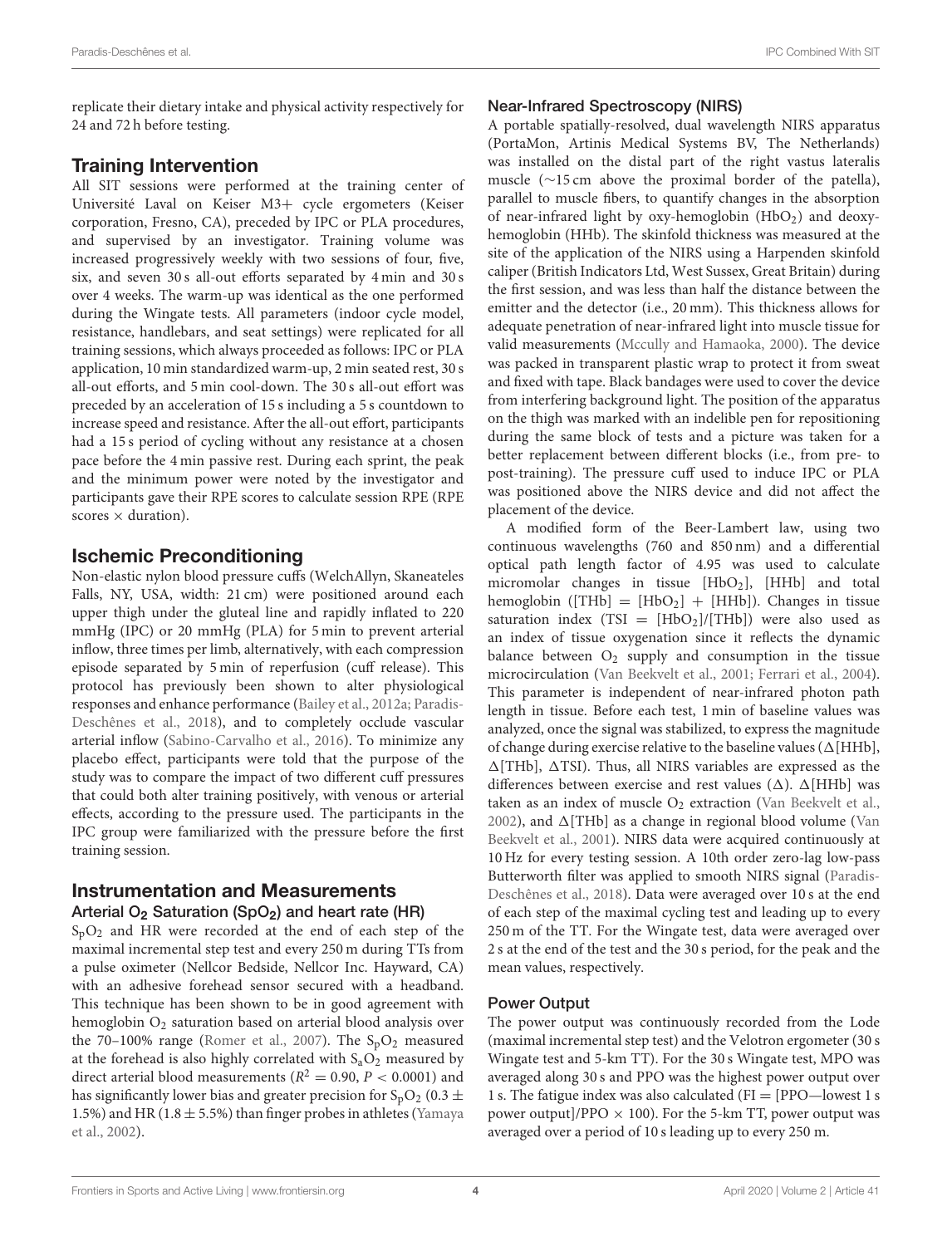#### Ratings of Perceived Exertion (RPE)

The RPE scores were recorded at the end of every step of the VO2peak test and every 500 m of the TT using the Borg 10-point scale to assess subjective perceived exertion.

#### Blood Measurements

Blood was collected in four tubes from an antecubital vein in the morning after at least a 12 h overnight fast and a 15 min rest period. One tube of 6 mL of plasma was kept at room temperature and three tubes of 6 mL of serum were placed on ice during blood collection and centrifuged at 3,000 rpm for 10 min for the following analysis. Twelve mL of serum were divided in four aliquots and stored at −80◦C until the end of the project for HIF-1α, VEGF, NO, and free-fatty acid analyses. HIF-1α and VEGF-α levels were determined by high-sensitivity enzymelinked immuno-absorbent assays (ELISA) (Invitrogen, Thermo Fisher Scientific, Ontario) while total NO was assessed with a colorimetric assay kit (Invitrogen, Thermo Fisher Scientific, Ontario). The reproducibility of the HIF-1α kit displayed intraassay and inter-assay CV values lower than 10%, irrespective of the concentration. Concerning the VEGF-α kit, CV values for intra-assay precision were 5.5 and 4.9% while those for interassay precision were 9.3 and 6.5%, for low and high VEGFα levels, respectively. For the NO kit, intra-assay precision showed CV values of 5.3 and 1.2% while inter-assay precision presented CV values of 6.9 and 3.3%, for low and high nitrate concentrations, respectively.

The serum sample (6 mL) and the fourth tube of plasma of 6-mL were sent immediately after blood sampling and analyzed within 2h at the Quebec Heart and Lung Institute. Plasma was analyzed using the LH 780 (Beckman Coulter) for a complete blood profile (including blood count, hemoglobin, hematocrit, etc.). Serum was analyzed using standardized laboratory procedures on a Dimension Vista 1500 Intelligent Lab System (Siemens) to determine ferritin concentration by chemiluminescent ELISA and the lipid-lipoprotein profile. Fasting total cholesterol, triglyceride, and high-density lipoprotein (HDL)-cholesterol levels were determined by colorimetry. Fasting low-density lipoprotein (LDL)-cholesterol concentrations were estimated using the Friedewald equation [\(Friedewald et al., 1972\)](#page-13-14). Free-fatty acid levels were enzymatically measured by a colorimetric method (Wako Chemicals, Ontario). Fasting glucose was analyzed using a Dimension Vista 1500 Intelligent Lab System (Siemens) by photometry and the insulin levels using ADVIA Centaur XPT (Siemens) by immunoassay. All measurements were performed in duplicate, and then averaged.

## Statistical Analysis

We evaluated the magnitudes of difference within groups from pre- and mid-training to post-training for all variables as well as the percentage difference between change in IPC and PLA during the first (0 to 2.5 km) and the second (2.6 to 5 km) half of the TT and the entire TT. Practical significance was evaluated using Cohen's effect sizes (ES)  $\pm$  90% confidence limits, and compared to the smallest worthwhile change that was calculated as the standardized mean difference of 0.2 between-subject standard

deviations [\(Batterham and Hopkins, 2006;](#page-13-15) [Hopkins et al., 2009\)](#page-14-22). All variables were log-transformed before analysis (Hopkins et al., [2009\)](#page-14-22), except for 1[THb] and HIF-1α concentration, and raw data are reported as mean  $\pm$  standard error (SE) for clarity. Standardized effects were classified as small (0.2–0.49), moderate  $(0.5-0.79)$ , or large  $(>0.8)$  [\(Hopkins et al., 2009\)](#page-14-22). Using mechanistic inferences, qualitative probabilistic terms for benefit were assigned to each effect for mechanical, NIRS, cardiorespiratory, blood markers, and perceptual variables using the following scale: 50 to 75%, possibly; 75 to 95%, likely; 95 to 99.5%, very likely; >99.5%, almost certainly. The effect of IPC was deemed "unclear" if chances of having better/greater and poorer/lower changes in performance and physiological variables were both >5% [\(Batterham and Hopkins, 2006;](#page-13-15) [Hopkins et al.,](#page-14-22) [2009\)](#page-14-22). Pearson correlations were calculated to assess associations between physiological changes and performance improvements. Correlation coefficients of  $> 0.1$ ,  $> 0.3$ ,  $> 0.5$ , and  $> 0.7$  were considered small, moderate, large, and very large [\(Hopkins et al.,](#page-14-22) [2009\)](#page-14-22).

## RESULTS

All participants completed all assigned sessions and tolerated the IPC procedure without complications. The values of two participants in the IPC group for the mid-training sessions (two Wingate tests and one TT) were not included because of food indigestion and technical problems with the Velotron ergometer. Baseline characteristics between IPC (age 31.5  $\pm$  3.0 yr; body mass 76.3  $\pm$  2.9 kg; height 1.80  $\pm$  0.02 m; body fat 12.0  $\pm$  2.0 %,  $n = 11$ ) and PLA (28.1  $\pm$  2.5 yr; 74.3  $\pm$  3.4 kg; 1.76  $\pm$  0.03 m;  $10.2 \pm 1.6$  %,  $n = 9$ ) groups were not significantly different and were not altered by the intervention. Prior to training, there was no difference in any physiological and performance variables between groups (VO<sub>2</sub>peak, MAP, TT cycling time, PPO, and MPO).

## 30 s Wingate test Performance Parameters

**[Table 1](#page-5-0)** displays mechanical and muscle oxygenation variables during the Wingate tests. Both groups increased power output over the course of the training. The only between-group differences were that the increase in PPO relative to body mass from mid- to post-training was possibly lower in IPC. However, IPC likely decreased the fatigue index from mid- to post-training compared to PLA.

### Muscle Oxygenation Variables

From pre- to post-training, IPC maintained the index of muscle blood volume ( $\Delta[\text{THb}]_{\text{mean}}$  and  $\Delta[\text{THb}]_{\text{peak}}$ ) whereas it clearly declined in PLA (**[Table 1](#page-5-0)**). Similar modifications were observed from mid- to post-training, which yielded a clear between-group difference in these parameters. These changes were concomitant to those in the Wingate fatigue index in favor of IPC. There were also possible differences between IPC and PLA from pre- to posttraining in  $\Delta[\text{HHb}]_{\text{mean}}$ ,  $\Delta[\text{HHb}]_{\text{peak}}$ ,  $\Delta \text{TSI}_{\text{mean}}$ , and  $\Delta \text{TSI}_{\text{peak}}$ . Moreover, from pre- to post-training, the change in PPO was correlated with  $\Delta[\text{HHb}]_{\text{mean}}$  ( $r = 0.83$ ) and  $\Delta[\text{HHb}]_{\text{peak}}$  ( $r =$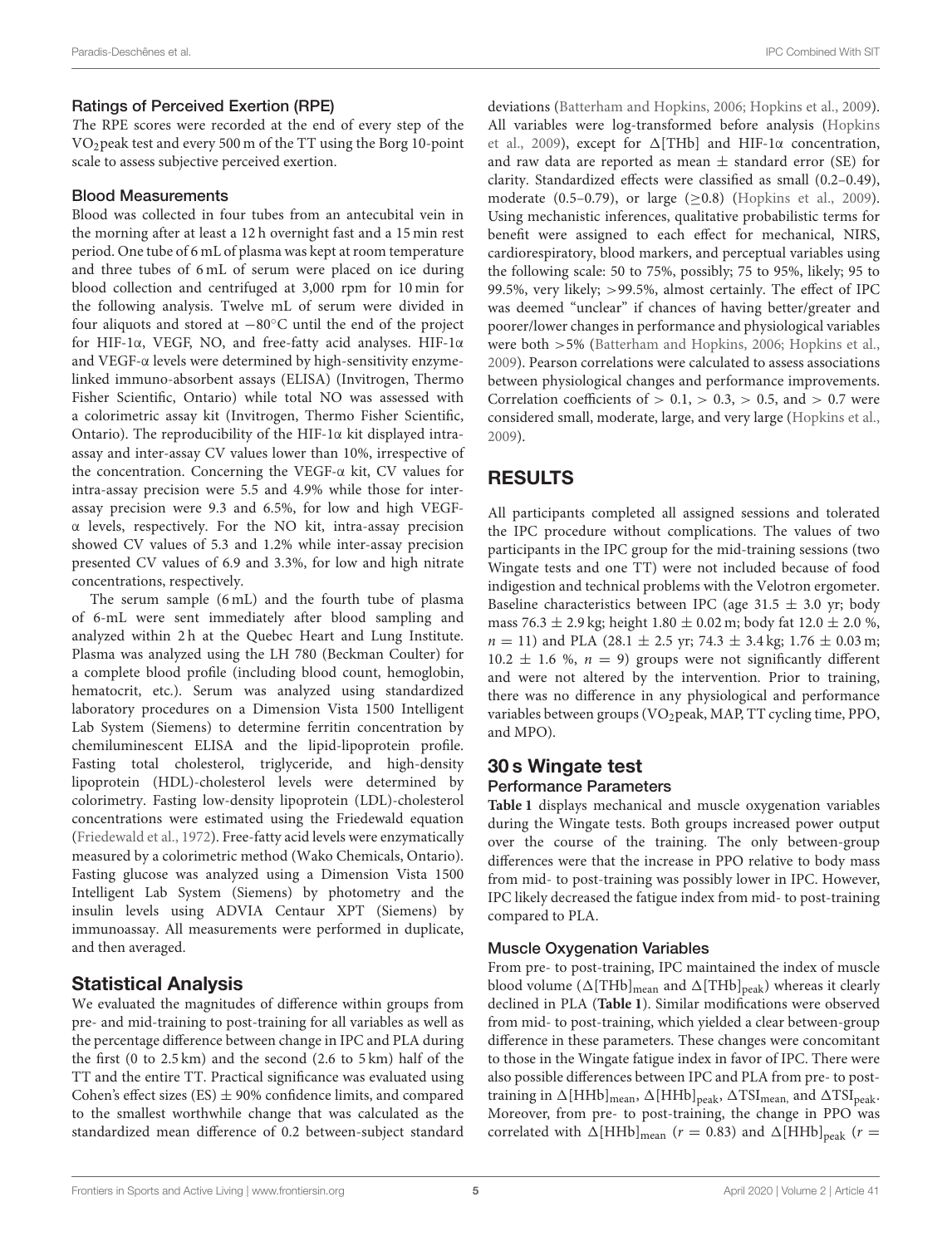<span id="page-5-0"></span>

|                               | <b>IPC</b>      |                  |                             |                 | <b>PLA</b>      |                      | <b>AIPC vs. APLA</b>                  |                                      |  |
|-------------------------------|-----------------|------------------|-----------------------------|-----------------|-----------------|----------------------|---------------------------------------|--------------------------------------|--|
|                               | PRE             | <b>MID</b>       | <b>POST</b>                 | PRE             | <b>MID</b>      | <b>POST</b>          | <b>MID vs. POST</b>                   | PRE vs. POST                         |  |
|                               | Mean $\pm$ SE   |                  |                             |                 | Mean $\pm$ SE   |                      |                                       | %D (ES) CL                           |  |
| MPO (W)                       | $751 \pm 35$    | $752 \pm 34$     | $759 \pm 32$                | $705 \pm 34$    | $709 \pm 36$    | $718 \pm 32$         | $-0.4\%$ ( $-0.02$ )<br>$-0.22;0.17$  | $-0.6\%$ ( $-0.04$ )<br>$-0.23;0.16$ |  |
| MPO (W/kg)                    | $9.9 \pm 0.4$   | $9.9 \pm 0.4$    | $10.0 \pm 0.3$              | $9.5 \pm 0.3$   | $9.5 \pm 0.3$   | $9.7 \pm 0.3$        | $-0.4\%$ ( $-0.03$ )<br>$-0.29;0.23$  | $-0.6\%$ ( $-0.05$ )<br>$-0.30;0.21$ |  |
| PPO (W)                       | $1078 \pm 63$   | $1126 \pm 75$    | $1131 \pm 83$               | $1008 \pm 28$   | $1053 \pm 46$   | $1094 \pm 62^{a,b}$  | $-3.3\%(-0.19)$<br>$-0.53;0.16$       | $-3.3\%(-0.19)$<br>$-0.66;0.29$      |  |
| PPO (W/kg)                    | $14.1 \pm 0.6$  | $14.7 \pm 0.7^a$ | $14.8 \pm 0.8$ <sup>a</sup> | $13.7 \pm 0.6$  | $14.2 \pm 0.5$  | $14.8 \pm 0.6^{a,b}$ | $-3.3\%$ (-0.23)<br>$-0.64;0.19$      | $-3.3\%(-0.23)$<br>$-0.80;0.35$      |  |
| Fatique index (%)             | $51.7 \pm 2.6$  | $54.9 \pm 4.4$   | $52.3 \pm 5.2^b$            | $53.5 \pm 3.7$  | $54.4 \pm 3.5$  | $56.0 \pm 3.8$       | $-8.4\%$ (-0.37)<br>$-0.79;0.05$      | $-6.9\%$ ( $-0.30$ )<br>$-1.01;0.40$ |  |
| $\Delta$ [HHb]mean ( $\mu$ M) | $18.0 \pm 2.4$  | $18.6 \pm 2.5$   | $20.4 \pm 3.1$              | $14.5 \pm 1.4$  | $14.7 \pm 1.6$  | $14.6 \pm 1.5$       | $7.1\%$ (0.13)<br>$-0.18;0.44$        | 13.9% (0.25)<br>$-0.12;0.62$         |  |
| $\Delta$ [HHb]peak (µM)       | $19.6 \pm 2.5$  | $20.8 \pm 2.7$   | $22.5 \pm 3.1^a$            | $15.7 \pm 1.8$  | $16.2 \pm 1.9$  | $15.8 \pm 1.7$       | $8.9\%$ (0.17)<br>$-0.14;0.47$        | 15.3% (0.28)<br>$-0.09;0.64$         |  |
| $\Delta$ [THb]mean ( $\mu$ M) | $8.13 \pm 2.6$  | $6.73 \pm 2.6$   | $9.33 \pm 2.7$              | $6.46 \pm 0.9$  | $5.14 \pm 1.1$  | $4.03 \pm 2.4^a$     | 43.3% (0.42)<br>$-0.06;0.91$          | 36.2% (0.38)<br>$-0.21;0.97$         |  |
| $\Delta$ [THb]peak ( $\mu$ M) | $11.6 \pm 2.9$  | $10.4 \pm 2.8$   | $11.5 \pm 2.9$              | $9.82 \pm 1.2$  | $7.66 \pm 1.6$  | $7.05 \pm 2.5^a$     | 20.8% (0.28)<br>$-0.10;0.66$          | 28.4% (0.40)<br>$-0.16;0.96$         |  |
| $\Delta$ TSI mean (%)         | $-32.7 \pm 2.5$ | $-30.7 \pm 2.8$  | $-35.6 \pm 5.5$             | $-32.1 \pm 3.3$ | $-33.2 \pm 3.8$ | $-39.1 \pm 4.0^a$    | $-11.6\%$ ( $-0.33$ )<br>$-1.41;0.76$ | $-17.4\%$ (-0.51)<br>$-1.21;0.20$    |  |
| $\Delta$ TSI peak (%)         | $-31.2 \pm 2.4$ | $-29.6 \pm 2.5$  | $-35.7 \pm 5.1$             | $-29.4 \pm 3.2$ | $-30.2 \pm 3.8$ | $-37.5 \pm 3.6^a$    | $-17.7\%$ (-0.42)<br>$-1.52;0.69$     | $-16.4\%$ (-0.38)<br>$-0.97;0.20$    |  |

CL, confidence limits; %D, percentage difference between changes in IPC and PLA; ES, effect size;  $\Delta$ [HHb], change in deoxy-hemoglobin; MPO, mean power output; PPO, peak power output;  $\Delta$ [THb], change in total hemoglobin;  $\Delta$ TSI, change in tissue saturation index.

a,b clear changes within each group in post- compared to pre- and mid-training, respectively.

Differences between changes in IPC and PLA are indicated in bold.



<span id="page-5-1"></span>FIGURE 1 | Average and individual completion times of the 5-km time trial at pre-, mid-, and post-training in IPC and PLA. IPC improved TT performance postcompared to pre- (↑2.1%, ES 0.32, 0.14;0.51) and mid- (↑1.8%, ES 0.28, 0.12; 0.44). (‡), clear post- compared to mid- between-group (IPC –PLA) differences (↑1.6%, ES 0.24, −0.07; 0.40). Values are mean ± SE.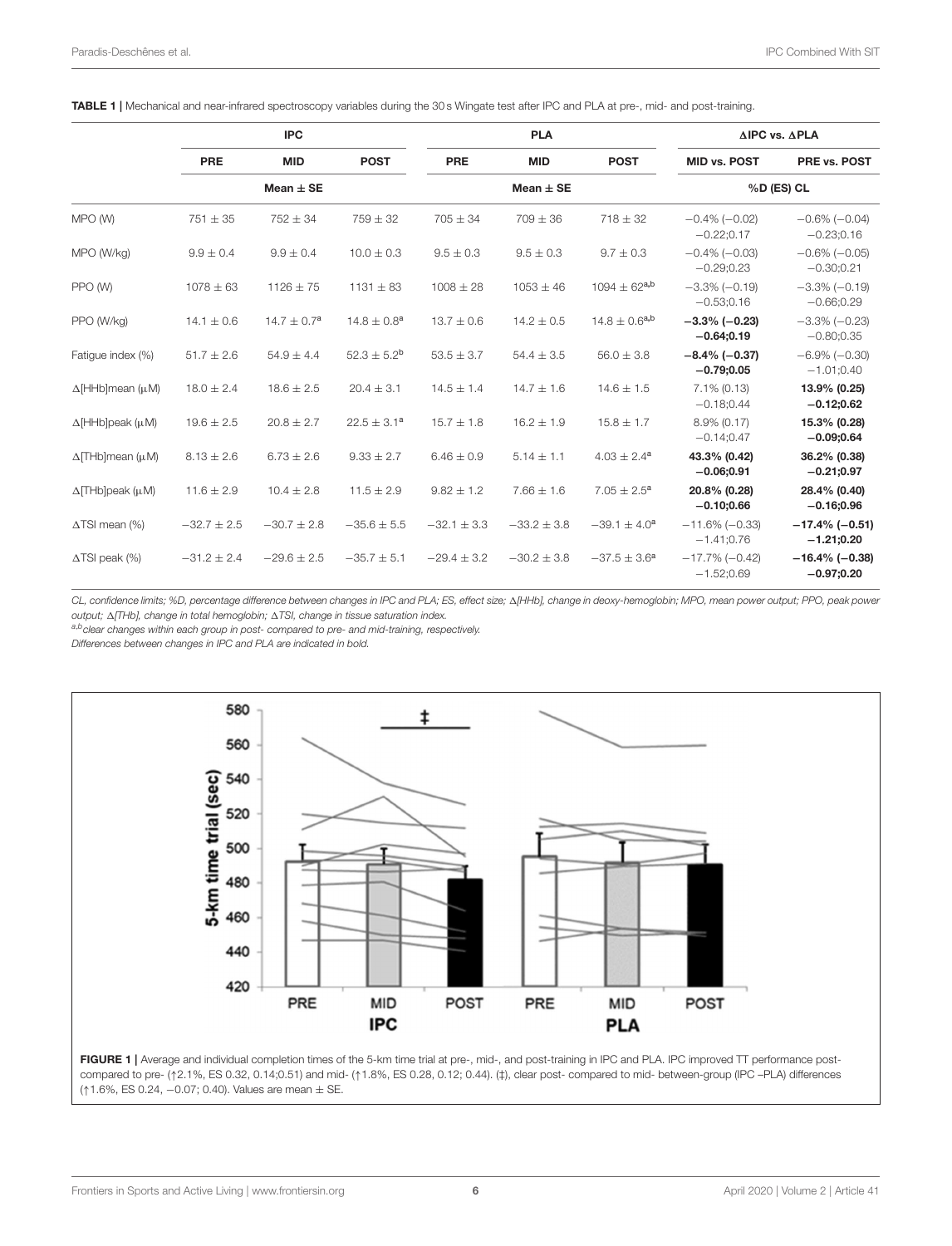0.75) in IPC group, and with  $\Delta$ TSI<sub>mean</sub> ( $r = 0.79$ ) and  $\Delta$ TSI<sub>peak</sub>  $(r = 0.78)$  in PLA group.

#### 5-km Time Trial Performance Parameters

#### Average and individual completion times of the TT are displayed in **[Figure 1](#page-5-1)**. The calculated smallest worthwhile change for TT time in IPC and PLA group, respectively, equated to 5.94 s and 7.29 s from pre- to post-training, and to 5.74 and 6.80 s from midto post-training. The completion time in post- was likely faster in IPC compared to both pre-  $(-10.6 s, -2.1$ %, ES 0.32) and midtraining  $(-9.1 s, -1.8\%, ES 0.28)$ . Changes in PLA were trivial with improvements of 4.4 s from pre- to post-training. When comparing groups, IPC produced possible faster times from midto post-training  $(-8.0 \text{ s}, -1.6\%, \text{ES } 0.24)$  compared to PLA.

The power output profiles during the TT are displayed in **[Figure 2](#page-6-0)**. IPC likely increased overall power output in post- compared with pre- (5.5%, ES 0.31, confidence limits 0.12;0.50) and mid-training (4.7%, ES 0.27, 0.12;0.43). Changes in PLA remained trivial. Thus, compared with PLA, IPC clearly increased power output in the first half in post- compared with pre- (6.1%, ES 0.30, −0.02;0.62) and mid-training (7.1%, ES 0.36, 0.06;0.65) and during the entire TT compared with midtraining (4.0%, ES 0.20, 0.06;0.35). As there was no change in any performance variables from pre- to mid-training, we focused our analysis of the physiological changes from pre- and midto post-training.

#### Physiological and Perceptual Responses

Muscle oxygenation variables are displayed in **[Figure 3](#page-7-0)**. Overall, PLA did not alter  $\Delta$ [HHb], but increased  $\Delta$ TSI in postcompared with pre- (ES 0.78, 0.26;1.31) and mid-training (ES 0.52,  $-0.08;1.13$ ). PLA also lowered  $\Delta$ [THb] in the second half of the TT from pre- to post-training (ES  $-0.56$ ,  $-1.37;0.25$ ). On the other hand, IPC produced clear changes in all NIRS parameters. It increased  $\Delta$ [THb] from mid- to post-training (ES 0.34, −0.02;0.69) which yielded clear differences with PLA in the first and second halves and the entire TT (post- vs. pre-: 73.6%, ES 0.70, −0.15;1.54, **[Figure 3A](#page-7-0)**). From mid- to posttraining, the increase in  $\Delta$ [THb] was very largely correlated with the improvement in chronometric performance in IPC only (r  $= 0.77$ ).

IPC also clearly increased  $\Delta$ [HHb] in the first half of (ES 0.25, 0.18;0.32) and during the entire TT (ES 0.21, 0.14;0.27). Compared with PLA, IPC increased  $\Delta$ [HHb] from pre- to posttraining in the first (13.9%, ES  $0.26$ ,  $-0.07;0.59$ ) and second half (11.7%, ES 0.22, −0.15;0.59), and during the entire TT (12.7%, ES 0.24, −0.11;0.59, **[Figure 3B](#page-7-0)**). The increase in power output in the second half of the TT from pre- to post-training in IPC was very largely correlated with both  $\Delta$ [HHb] (r = 0.71) and  $\Delta$ [THb] (r  $= 0.71$ .

IPC increased  $\Delta$ TSI (i.e., lowered absolute TSI) in the second half of the TT from mid- to post-training (ES 0.27, −0.21;0.74). Compared with PLA, IPC maintained  $\Delta$ TSI during the entire TT from pre- to post-training (−24.2%, ES −0.57, −1.32;0.17, **[Figure 3C](#page-7-0)**).



<span id="page-6-0"></span>HR and SpO<sup>2</sup> are displayed in **[Table 2](#page-8-0)**. PLA did not alter  $S_pO_2$ , but increased HR from pre- to post-training. IPC decreased  $S_pO_2$  in the second half and increased HR in post-, compared with pre- and mid-training during the entire TT. The increase in power output in the second half of the TT from pre- to posttraining in IPC was correlated with HR ( $r = 0.73$ ). Compared with PLA, IPC increased  $S_pO_2$  and HR in post-, compared with pre- and mid-training.

RPE increased in both groups during the entire TT in post-, compared with pre- (PLA: 10.4%, ES 0.63, 0.26;1.00, IPC: 19.8%, ES 0.87, 0.39;1.34) and mid-training (PLA: 5.7%, ES 0.39,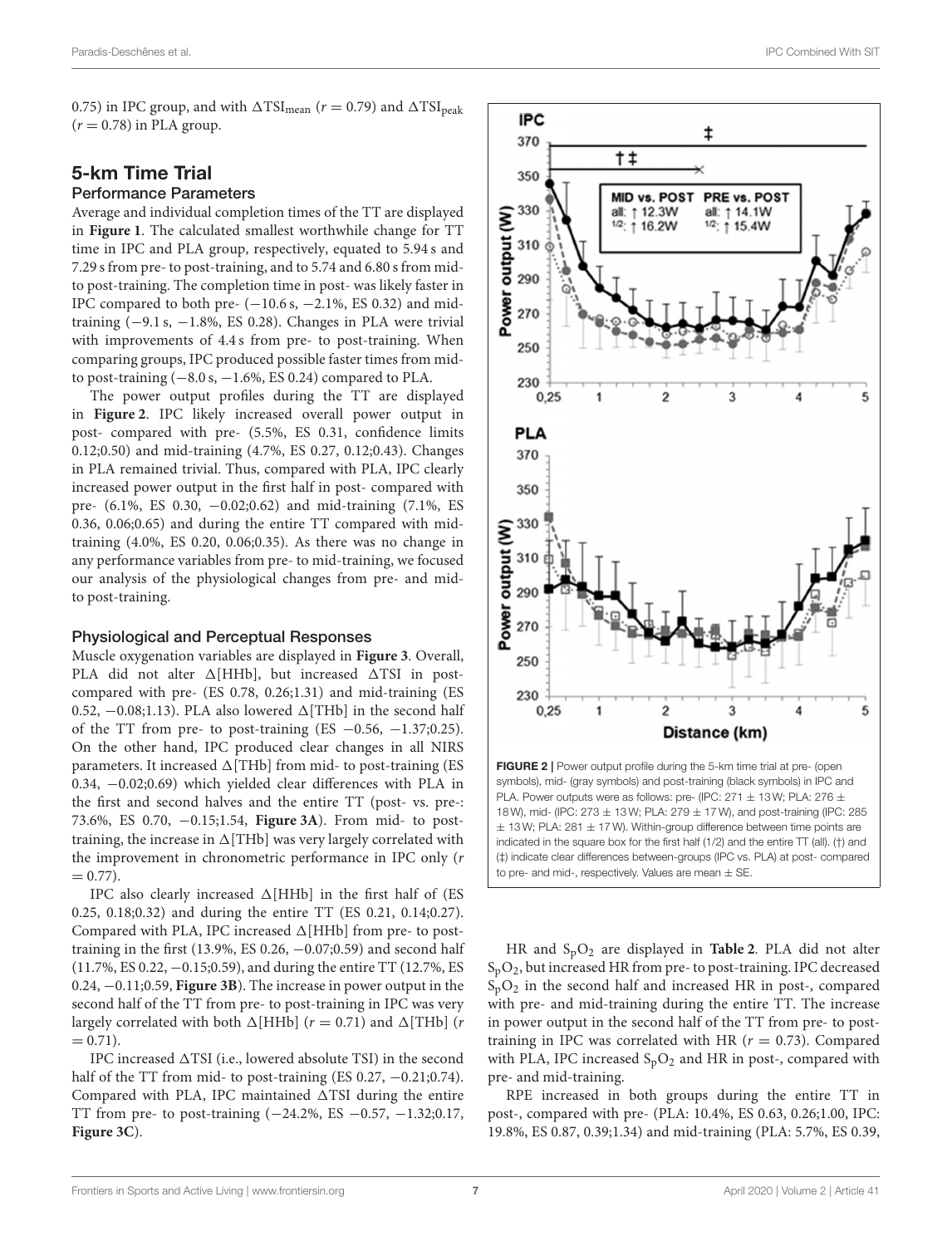

<span id="page-7-0"></span>FIGURE 3 | Average AITHb], AIHHb] and ATSI during the 5-km time trial at pre- (open symbols), mid- (gray symbols) and post-training (black symbols) in IPC and PLA. Data were as follows: (A) Average  $\Delta$ [THb] for TT at pre- (IPC: 16.9 ± 2.9 µM; PLA: 15.5 ± 1.2 µM), mid- (IPC: 14.4 ± 2.8 µM; PLA: 13.3 ± 1.4 µM), and post-training (IPC: 17.4 ± 2.6 µM; PLA: 12.6 ± 2.1 µM). (B) Average  $\Delta$ [HHb] for TT at pre- (IPC: 19.9 ± 2.6 µM; PLA: 16.1 ± 2.0 µM), mid- (IPC: 20.6 ± 2.5 µM; PLA: 16.5 ± 2.0 µM), and post-training (IPC: 22.3 ± 2.8 µM; PLA: 16.3 ± 1.9 µM). (C) Average  $\Delta$ TSI for TT at pre- (IPC: -28.5 ± 3.3%; PLA: -27.5 ± 4.1%), mid-(IPC: −27.2 ± 3.4%; PLA: −31.2 ± 2.0%), and post-training (IPC: −32.4 ± 4.8%; PLA: −37.8 ± 4.3%). Within-group differences between time points are indicated in the square boxes for the first half (1/2), the second half (2/2) and the entire  $TT$  (all). (†) and (‡) indicate clear differences between-groups (IPC vs. PLA) at postcompared to pre- and mid-, respectively. Values are mean  $\pm$  SE.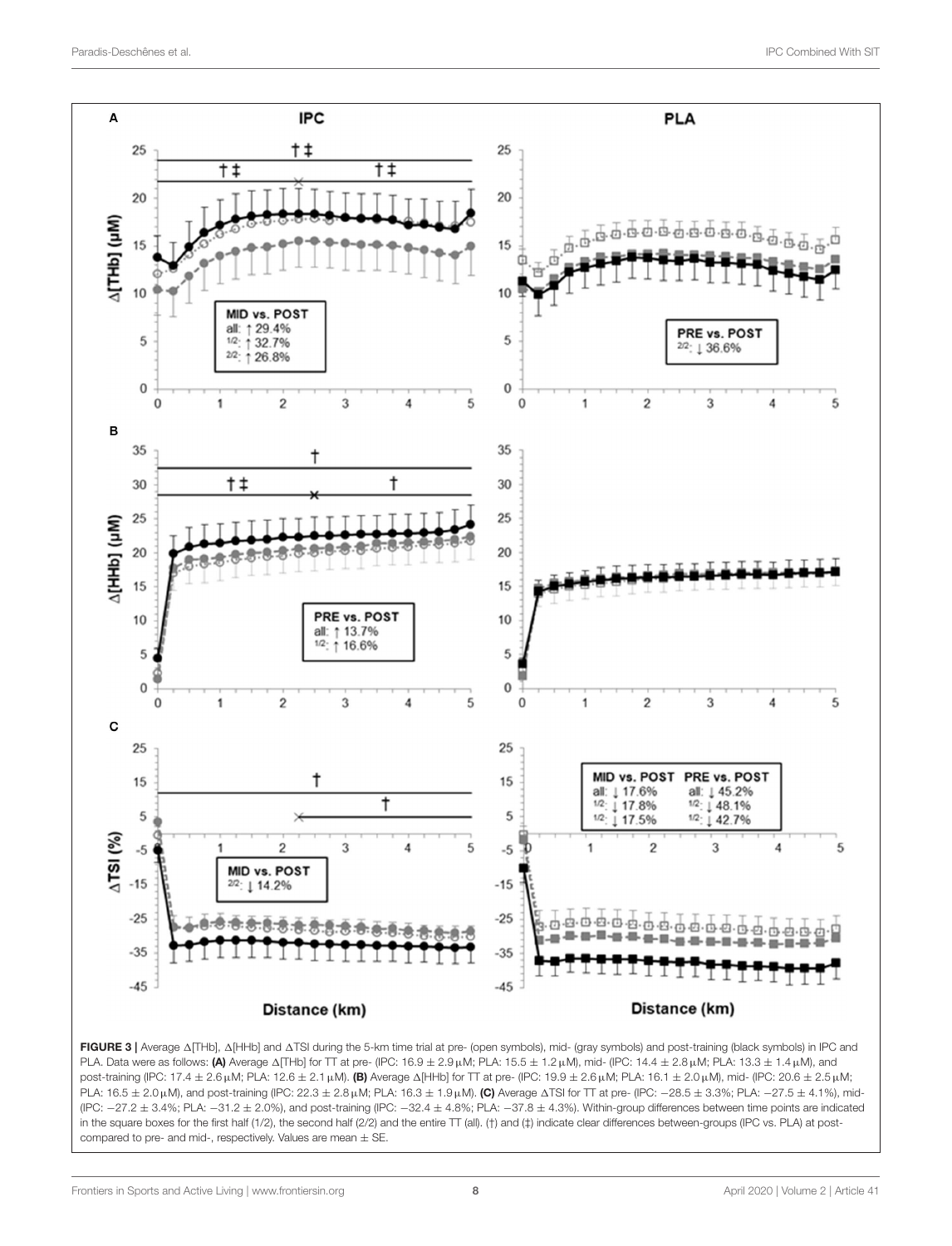<span id="page-8-0"></span>TABLE 2 | Average HR and  $S_pO_2$  during the 5-km cycling time trial after IPC and PLA at pre-, mid-, and post-training.

|                   | <b>IPC</b>                             |                |                  |                | <b>PLA</b>     |                        | $\triangle$ IPC vs. $\triangle$ PLA  |                                      |
|-------------------|----------------------------------------|----------------|------------------|----------------|----------------|------------------------|--------------------------------------|--------------------------------------|
|                   | PRE                                    | <b>MID</b>     | <b>POST</b>      | PRE            | <b>MID</b>     | <b>POST</b>            | <b>MID vs. POST</b>                  | PRE vs. POST                         |
|                   | Mean $\pm$ SE                          |                |                  |                | Mean $\pm$ SE  |                        | %D (ES) CL                           |                                      |
|                   | Heart rate (beats per minute)          |                |                  |                |                |                        |                                      |                                      |
| 0.5 <sub>km</sub> | $159 \pm 4$                            | $160 \pm 4$    | $165 \pm 4^{ab}$ | $158 \pm 3$    | $153 \pm 5$    | $160 \pm 2^{ab}$       | $-2.4\%(-0.17)$<br>$-0.62;0.29$      | $2.6\%$ (0.17)<br>$-0.02;0.36$       |
| 1.0 <sub>km</sub> | $164 \pm 4$                            | $164 \pm 4$    | $169 \pm 4^{ab}$ | $163 \pm 3$    | $163 \pm 3$    | $165 \pm 2$            | $1.9\%$ (0.13)<br>$-0.10;0.36$       | $2.6\%$ (0.17)<br>$-0.05;0.39$       |
| 2.0 <sub>km</sub> | $170 \pm 3$                            | $169 \pm 4$    | $170 \pm 4$      | $168 \pm 2$    | $166 \pm 2$    | $169 \pm 2^{b}$        | $-0.5\%$ ( $-0.03$ )<br>$-0.17;0.11$ | $0.3\%$ (0.02)<br>$-0.17;0.21$       |
| 3.0 km            | $173 \pm 4$                            | $172 \pm 4$    | $174 \pm 4$      | $170 \pm 2$    | $169 \pm 2$    | $171 \pm 2$            | $1.1\%$ (0.18)<br>$-0.22;0.59$       | $0.6\%$ $(0.10)$<br>$-0.38;0.57$     |
| 4.0 km            | $175 \pm 4$                            | $174 \pm 4$    | $178 \pm 4^{ab}$ | $172 \pm 2$    | $172 \pm 2$    | $174 \pm 2$            | 1.6% (0.26)<br>$-0.09;0.61$          | $1.4\%$ (0.23)<br>$-0.12;0.58$       |
| 5.0 km            | $180 \pm 3$                            | $185 \pm 4$    | $188 \pm 2^{ab}$ | $178 \pm 2$    | $180 \pm 2$    | $180 \pm 2$            | 2.5% (0.42)<br>$-0.14;0.99$          | $3.5\%$ (0.59)<br>0.08; 1.10         |
|                   | Arterial O <sub>2</sub> saturation (%) |                |                  |                |                |                        |                                      |                                      |
| 0.5 <sub>km</sub> | $96.8 \pm 0.5$                         | $97.0 \pm 0.6$ | $97.5 \pm 0.5$   | $96.7 \pm 1.4$ | $98.4 \pm 0.7$ | $96.0 \pm 1.5^{\rm b}$ | $1.4\%$ (0.46)<br>$-0.10;1.02$       | $1.4\%$ (0.38)<br>$-0.03;0.79$       |
| 1.0 <sub>km</sub> | $97.5 \pm 0.4$                         | $97.1 \pm 0.5$ | $97.4 \pm 0.6$   | $96.6 \pm 1.4$ | $97.9 \pm 0.6$ | $96.6 \pm 1.3$         | $0.4\%$ (0.12)<br>$-0.37;0.61$       | $-0.2\%$ ( $-0.06$ )<br>$-0.47;0.35$ |
| 2.0 <sub>km</sub> | $97.0 \pm 0.3$                         | $96.2 \pm 0.5$ | $96.5 \pm 0.5$   | $96.3 \pm 0.7$ | $96.4 \pm 0.6$ | $96.4 \pm 0.5$         | $0.2\%$ (0.06)<br>$-0.23;0.36$       | $-0.7\%(-0.19)$<br>$-0.48;0.09$      |
| 3.0 km            | $96.3 \pm 0.3$                         | $95.7 \pm 0.3$ | $95.7 \pm 0.4$   | $95.8 \pm 0.7$ | $96.1 \pm 0.7$ | $95.8 \pm 0.6$         | $0.3\%$ (0.20)<br>$-0.47;0.88$       | $-0.6\%$ ( $-0.33$ )<br>$-0.83;0.17$ |
| 4.0 km            | $95.8 \pm 0.4$                         | $95.3 \pm 0.4$ | $95.1 \pm 0.5$   | $95.8 \pm 0.4$ | $95.8 \pm 0.5$ | $95.6 \pm 0.4$         | $0.3\%$ (0.21)<br>$-0.37;0.78$       | $-0.1\%$ ( $-0.05$ )<br>$-0.50;0.40$ |
| 5.0 km            | $95.4 \pm 0.4$                         | $94.8 \pm 0.8$ | $93.8 \pm 0.8^a$ | $95.8 \pm 0.7$ | $94.8 \pm 0.7$ | $94.8 \pm 0.5$         | $-0.4\%$ ( $-0.24$ )<br>$-1.04;0.55$ | $0.1\%$ (0.06)<br>$-0.80;0.93$       |

CL, confidence limits; %D, percentage difference between changes in IPC and PLA; ES, effect size.

a,bclear changes within each group in post- compared to pre- and mid-training, respectively.

Differences between changes in IPC and PLA are indicated in bold.

0.10;0.67, IPC: 11.1%, ES 0.39, 0.10;0.67), and scores were higher in IPC –PLA (ES 0.31, −0.11;0.74).

### Maximal Incremental Step Test

Peak values at the end of exercise during maximal incremental step test and percentage differences between groups, from preto post-training, are displayed in **[Table 3](#page-9-0)**. At maximal exercise, there was no change within and between groups for MAP,  $VO<sub>2</sub>$ , respiratory rate,  $S_pO_2$ , RPE,  $\Delta$ [HHb], and  $\Delta$ [THb]. However, IPC decreased respiratory exchange ratio and  $VCO<sub>2</sub>$  at maximal exercise compared to PLA.

Mechanical and physiological variables at the respiratory compensation point during maximal incremental step test and percentage differences between groups, from pre- to posttraining, are displayed in **[Table 4](#page-10-0)**. Compared to PLA, IPC increased power output,  $VO<sub>2</sub>$  and  $VCO<sub>2</sub>$ .

## Blood Markers of Hypoxic Response and Blood Profile

Both IPC and PLA led to similar decreases in VEGF-α over time, but did not modify NO and HIF-1α. There was no difference between groups for all these markers (**[Table 5](#page-11-0)**).

The blood profile is summarized in **[Table 5](#page-11-0)**. IPC increased platelets concentration and the distribute index of erythrocytes, and decreased mean corpuscular hemoglobin level and average hemoglobin concentration. PLA decreased hematocrit, ferritin, and platelets concentration post-training. There was a clear difference between groups for platelets, the distribute index of erythrocytes, hematocrit, and ferritin concentrations. Regarding the immune function, IPC increased total leucocytes and neutrophils, and decreased eosinophils, lymphocytes, and monocytes, while PLA decreased total leucocytes. Compared to PLA, IPC induced greater changes in leucocytes, neutrophils, monocytes, and eosinophils from pre- to post-training. However, all values and changes within and between groups remained within the normal clinical range of all variables for a healthy population.

The lipid-lipoprotein profile and glucose-insulin homeostasis are summarized in **[Table 6](#page-12-0)**. IPC increased TG levels, whereas PLA increased TG and decreased free-fatty acid levels. There was a clear difference between-groups for LDL-cholesterol and freefatty acid concentrations. Finally, IPC increased insulin levels, while PLA increased fasting glucose levels, and this yielded a clear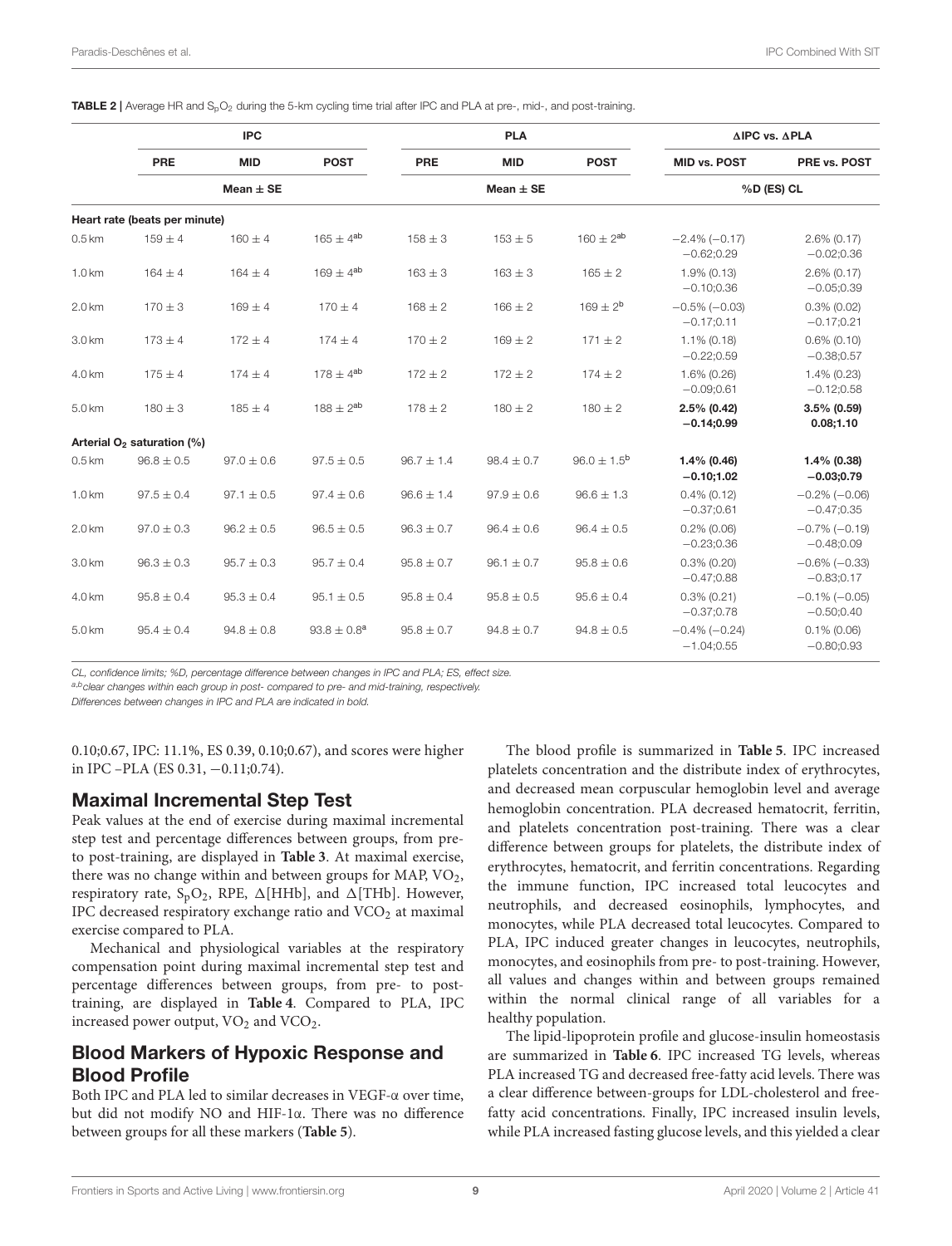<span id="page-9-0"></span>

|  | TABLE 3   Mechanical and physiological variables at the end of exercise during the maximal incremental step test after IPC and PLA at pre- and post-training. |  |
|--|---------------------------------------------------------------------------------------------------------------------------------------------------------------|--|
|--|---------------------------------------------------------------------------------------------------------------------------------------------------------------|--|

|                                  | <b>IPC</b>      |                                         |                 | <b>AIPC VS. APLA</b>                     |                                       |
|----------------------------------|-----------------|-----------------------------------------|-----------------|------------------------------------------|---------------------------------------|
|                                  | <b>PRE</b>      | POST %d (ES)                            | <b>PRE</b>      | POST %d (ES)                             | %D (ES) CL                            |
| MAP (W)                          | $359 \pm 16$    | $367 \pm 15$<br>$2.3\%$ (0.15)          | $360 \pm 21$    | $363 \pm 19$<br>$1.3\%$ (0.07)           | $1.0\%$ (0.06)<br>$-0.19;0.32$        |
| VO <sub>2</sub> peak (mL/min/kg) | $57.6 \pm 3.0$  | $58.6 \pm 2.7$<br>$2.1\%$ (0.11)        | $58.1 \pm 2.8$  | $58.5 \pm 2.4$<br>$1.0\%$ (0.07)         | $1.1\% (0.07)$<br>$-0.29;0.43$        |
| $VO2$ peak (mL/min)              | $4341 \pm 207$  | $4427 \pm 196$<br>$2.1\%$ (0.13)        | $4308 \pm 252$  | 4351±260<br>$1.0\%$ (0.05)               | $1.1\% (0.07)$<br>$-0.27;0.40$        |
| VCO <sub>2</sub> peak (mL/min)   | $4922 \pm 138$  | $4873 \pm 153$<br>$-1.1\%$ (0.10)       | $4691 \pm 300$  | $4832 \pm 284$<br>$3.3\%$ (0.16)         | $-4.2\%$ (-0.30)<br>$-0.61;0.02$      |
| RERpeak                          | $1.15 \pm 0.04$ | $1.11 \pm 0.04$<br>$-3.2\% (-0.27)$     | $1.09 \pm 0.04$ | $1.12 \pm 0.04$<br>$2.2\%$ (0.19)        | $-5.3\%$ (-0.48)<br>$-1.08;0.11$      |
| RRpeak (L/min)                   | $163 \pm 7$     | $160 \pm 6$<br>$-1.5\%(-0.11)$          | $165 \pm 10$    | $164 \pm 7$<br>$0.1\%$ (0.00)            | $-1.5\%(-0.10)$<br>$-0.78;0.58$       |
| HRpeak (bpm)                     | $180 \pm 3.7$   | $179 \pm 4.4$<br>$-0.5\%$ ( $-0.07$ )   | $178 \pm 3.6$   | $175 \pm 3.4^{\circ}$<br>$-1.4\%(-0.20)$ | $0.8\%$ (0.11)<br>$-0.21;0.43$        |
| $S_DO_2$ peak (%)                | $96.6 \pm 0.3$  | $96.1 \pm 0.4$<br>$-0.6\%$ ( $-0.43$ )  | $96.7 \pm 0.6$  | $96.6 \pm 0.7$<br>$-0.1\%$ ( $-0.06$ )   | $-0.4\%$ ( $-0.27$ )<br>$-1.11;0.57$  |
| $\Delta$ [HHb]peak ( $\mu$ M)    | $21.2 \pm 2.8$  | $21.9 \pm 2.0$<br>$8.0\%$ (0.16)        | $15.3 \pm 2.0$  | $15.7 \pm 1.9$<br>$2.1\%$ (0.05)         | $5.8\%$ (0.12)<br>$-0.42;0.67$        |
| $\Delta$ [THb]peak ( $\mu$ M)    | $12.7 \pm 2.8$  | $10.2 \pm 1.2$<br>$-19.8\%$ ( $-0.35$ ) | $8.3 \pm 1.7$   | $7.0 \pm 1.7$<br>$-15.5\%$ ( $-0.23$ )   | $-4.3\%(-0.20)$<br>$-1.10;0.71$       |
| $\Delta$ TSIpeak (%)             | $37.2 \pm 4.3$  | $34.6 \pm 3.4$<br>$-1.4\%$ ( $-0.03$ )  | $26.6 \pm 2.1$  | $33.1 \pm 3.1^a$<br>21.3% (0.57)         | $-18.8\%$ ( $-0.49$ )<br>$-1.33;0.35$ |

CL, confidence limits; %d, in-group percentage difference between pre- and post-training; %D, percentage difference between changes in IPC and PLA; ES, effect size;  $\Delta$ [HHb], change in deoxy-hemoglobin; HR, heart rate; MAP, maximal aerobic power; RER, respiratory exchange ratio; RR, respiratory rate; S<sub>p</sub>O<sub>2</sub>, arterial O<sub>2</sub> saturation;  $\Delta$ [THb], change in total hemoglobin;  $\Delta$ TSI, change in tissue saturation index; VO<sub>2</sub>, O<sub>2</sub> consumption; VCO<sub>2</sub>, carbon dioxide production.

aclear change within each group in post- compared to pre-training.

Differences between changes in IPC and PLA are indicated in bold. Values are mean  $\pm$  SE.

difference between groups for fasting glucose levels. Importantly, all values and changes within and between groups were within the normal clinical range of all variables for a healthy population.

## **DISCUSSION**

This study investigated the potential of IPC to enhance performance adaptations following SIT and attempted to elucidate some potential physiological underpins. The main findings were that in endurance athletes, when compared to SIT alone, eight sessions of SIT immediately preceded by three cycles of bilateral occlusions led to greater improvements in mean power output (∼5%) and completion time (∼2%) during a 5-km maximal cycling time trial, as well as increased fatigue resistance (∼8.5%) during a Wingate test. Peak power output during the Wingate test was increased similarly in both groups. Although the adaptive responses to both aerobic and anaerobic performances are complex, the current study presents some evidence to suggest that increased muscle perfusion and peripheral  $O_2$  extraction occurred after IPC.

Few studies have investigated performance changes after chronic IPC, and only one applied this manoeuver before a training stimulus. Four cycles of upper-limb occlusion repeated over a period of 7 to 9 days, without any training, had no effect [\(Banks et al., 2016\)](#page-13-5) or increased VO<sub>2</sub>max [\(Lindsay et al., 2017\)](#page-14-8). Lindsay et al. also reported an increase in MAP and Wingate performance in recreationally-active participants [\(Lindsay et al.,](#page-14-8) [2017\)](#page-14-8). In athletes, application of IPC alone would likely be insufficient to induce such improvements [\(Marocolo et al., 2018\)](#page-14-23). Indeed, IPC applied once or twice a day for 7 consecutive days failed to improve 4-km TT in trained cyclists [\(Lindsay et al.,](#page-14-9) [2018\)](#page-14-9), but combining IPC with high-intensity training could trigger larger adaptations. Surprisingly, trained middle-distance runners did not improve VO2max or 1-km TT performance after 8 weeks of training alone or when preceded by IPC (Slysz and Burr, [2019\)](#page-14-10). The absence of effect on  $VO_2$ peak and MAP is confirmed in the present study, but we observed an improvement in TT performance. Two possibilities might explain the lack of impact of IPC in this earlier study. First, the use of unilateral occlusions may not have provided a sufficient stimulus to derive benefits from IPC [\(Kraus et al., 2014;](#page-14-11) [Cocking et al., 2018\)](#page-13-6). Second, the training was mostly composed of low intensity sessions and a few faster-pace runs, which was likely not sufficient to trigger adaptations in trained athletes. SIT, however, has been shown to improve endurance performance in trained cyclists [\(Laursen et al., 2002\)](#page-14-24) and runners [\(Esfarjani and Laursen, 2007\)](#page-13-16). Although time spent at  $>90\%$  VO<sub>2</sub>max during SIT sessions is low (typically 0–60 s in trained cyclists for an entire training session), it has been suggested that muscle  $O_2$  demand is high, especially as the number of sprints increases, as suggested by low muscle oxygenation levels [\(Buchheit et al., 2012;](#page-13-17) [Paquette et al.,](#page-14-25) [2019\)](#page-14-25). In the present study, both groups increased the peak power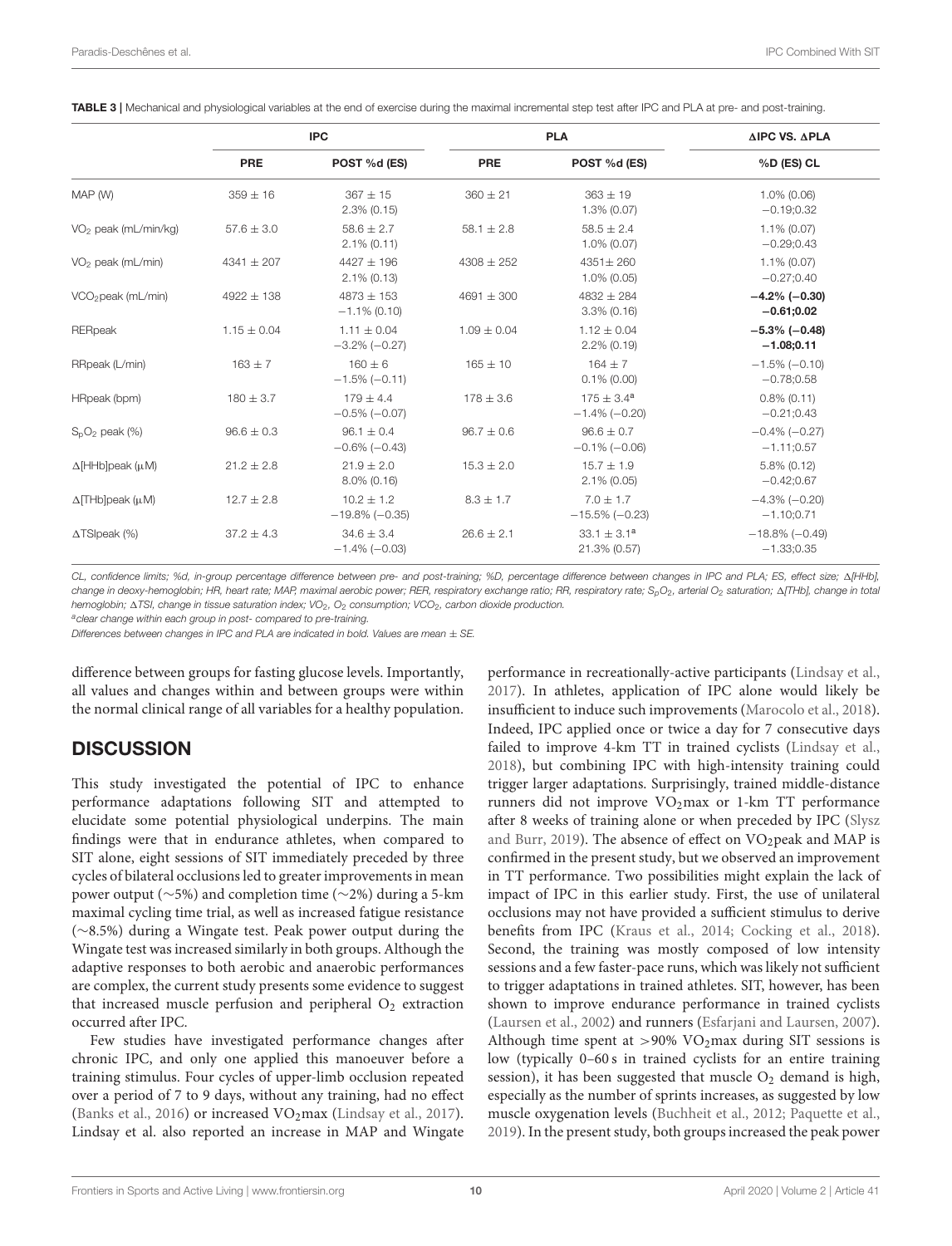<span id="page-10-0"></span>TABLE 4 | Mechanical and physiological variables at the respiratory compensation point during the maximal incremental step test after IPC and PLA at pre- and post-training.

|                        | <b>IPC</b>      |                                               | <b>PLA</b>      |                                        | <b>AIPC VS. APLA</b>                 |  |
|------------------------|-----------------|-----------------------------------------------|-----------------|----------------------------------------|--------------------------------------|--|
|                        | PRE             | POST %d (ES)                                  | <b>PRE</b>      | POST %d (ES)                           | %D (ES) CL                           |  |
| Power (W)              | $291 \pm 13$    | $305 \pm 13^a$<br>4.7% (0.30)                 | $303 \pm 20$    | $303 \pm 17$<br>$0.6\%$ (0.03)         | 4.1% (0.24)<br>$-0.12;0.61$          |  |
| %MAP                   | $81.1 \pm 1.4$  | $83.7 \pm 1.7^a$<br>$3.1\% (0.44)$            | $84.1 \pm 1.7$  | $83.6 \pm 2.3$<br>$-0.8\%$ ( $-0.09$ ) | $3.9\%$ (0.54)<br>$-0.42;1.49$       |  |
| $VO2$ (mL/min)         | $3443 \pm 187$  | $3669 \pm 178$ <sup>a</sup><br>$6.8\% (0.37)$ | $3581 \pm 256$  | $3571 \pm 219$<br>$0.3\%$ (0.01)       | $6.5\%$ (0.33)<br>0.00; 0.67         |  |
| %VO <sub>2</sub> peak  | $79.22 \pm 1.5$ | $82.9 \pm 1.5^a$<br>$4.6\%$ (0.66)            | $82.6 \pm 1.3$  | $82.1 \pm 1.5$<br>$-0.7\%$ ( $-0.12$ ) | $5.3\%$ (0.85)<br>$-0.07;1.76$       |  |
| $VCO2$ (mL/min)        | $3562 \pm 120$  | $3808 \pm 143^a$<br>$6.8\% (0.52)$            | $3622 \pm 241$  | $3755 \pm 221^a$<br>4.1% (0.20)        | $2.6\%$ (0.16)<br>$-0.35;0.67$       |  |
| %VCO <sub>2</sub> peak | $72.5 \pm 1.9$  | $78.3 \pm 2.3^a$<br>$8.0\%$ (0.75)            | $77.2 \pm 1.6$  | $78.0 \pm 2.5$<br>$0.9\%$ (0.10)       | $7.1\%$ (0.73)<br>$-0.11;1.58$       |  |
| <b>RER</b>             | $1.05 \pm 0.03$ | $1.05 \pm 0.03$<br>$0.1\% (0.01)$             | $1.02 \pm 0.03$ | $1.06 \pm 0.03^a$<br>$3.8\%$ (0.42)    | $-3.6\%$ ( $-0.39$ )<br>$-1.04;0.26$ |  |

CL, confidence limits; %d, in-group percentage difference between pre- and post-training; %D, percentage difference between changes in IPC and PLA; ES, effect size; MAP, maximal aerobic power; RER, respiratory exchange ratio; VO<sub>2</sub>, O<sub>2</sub> consumption; VCO<sub>2</sub>, carbon dioxide production.

aclear change within each group in post- compared to pre-training.

Differences between changes in IPC and PLA are indicated in bold. Values are mean  $\pm$  SE.

output during the Wingate test, but only the chronic application of bilateral IPC prior to SIT sessions improved TT performance in endurance athletes in just 4 weeks.

Of all performance tests realized in this study, the 5-km selfpaced time trial would be the most relevant to athletes wishing to enhance their sport performances. Endurance performance is mainly determined by maximal cardiorespiratory fitness, exercise economy, and anaerobic capacity [\(Hawley et al., 1997\)](#page-13-18). In our study, the maximal cardiorespiratory fitness and the anaerobic capacity do not seems to be involved. Indeed, the end variables in the incremental step test ( $VO<sub>2</sub>$ max and MAP), which is mainly determined by central components, were not improved and the Wingate test was increased similarly in both groups. On the other hand, the changes in muscle hemodynamics, visible only after 4 weeks and accompanying the endurance performance enhancement in both tests following IPC, seem to be a key factor. More precisely, local blood volume tended to decrease in both groups at mid- compared to pre-training, with no clear changes in muscle  $O_2$  extraction and, thus, on performance. However, after 2 more weeks with IPC, participants clearly improved their TT performance and the reduction of the local blood volume during exercise was reversed and returned to initial values despite the increase in power output. Coincident with this increase in  $\Delta$ [THb] was an increase in  $\Delta$ [HHb] and a better maintenance of  $\Delta$ TSI, which likely reflects a matching between  $O_2$  extraction and delivery. The likely positive effect of muscle hemodynamics changes on performance after IPC is also confirmed by the correlation between  $\Delta$ [THb] and chronometric performance, as well as  $\Delta$ [HHb] and TT power output. In the PLA group, the  $\Delta$ [THb] decreased throughout the 4 weeks and so did the  $\Delta$ TSI, without any clear change in TT performance. It could be argued that the increase in HR could partly explain the increase in local blood volume and the performance considering the positive correlation between HR and power output. However, because the participants were free to adjust their workload, we cannot ascertain if the changes in cardiovascular hemodynamics are associated with IPC or to a higher work rate, the latter being the more plausible hypothesis. Indeed, acute IPC is mostly reported to have no effect on HR during maximal exercise [\(Bailey et al.,](#page-13-19) [2012b;](#page-13-19) [Kido et al., 2015;](#page-14-26) [Salvador et al., 2016;](#page-14-2) [Kilding et al.,](#page-14-5) [2018\)](#page-14-5). In addition, a difference in HR of ∼1% can hardly explain alone the difference in local blood volume, especially since HR and  $\Delta$ [THb] displayed different patterns. Therefore, we conclude from these results that IPC combined with SIT induces additional adaptations at the peripheral level by increasing muscle perfusion and O<sup>2</sup> uptake during exercise which could, in turn, increase endurance performance.

The present results also indicated that endurance performance enhancement could be due to an improvement in ventilatory threshold. The observation of a greater respiratory compensation point, which is predominantly determined by peripheral mechanisms [\(Joyner and Coyle, 2008\)](#page-14-27), and the decrease in VCO<sup>2</sup> and respiratory exchange ratio at maximal exercise, suggest an improved oxidative capacity, visible only after IPC. These results, combined with the observed peripheral adaptations on muscle perfusion and  $O<sub>2</sub>$  uptake, could suggest a speeding of the  $VO<sub>2</sub>$  kinetics, which could reduce the  $O<sub>2</sub>$ deficit and the reliance on substrate level phosphorylation. As mentioned earlier, very few studies have investigated the effects of chronic IPC on training, but studies on acute IPC confirmed this possibility. Indeed, acute IPC has been reported to speed HHb kinetics [\(Kido et al., 2015\)](#page-14-26) and, without changing first ventilatory threshold, VO<sub>2</sub>peak and MAP, and to have a beneficial priming effect (i.e., a decrease in  $VO<sub>2</sub>$  slow component amplitude in the heavy-intensity domain) on well-trained male cyclists [\(Kilding et al., 2018\)](#page-14-5). Authors of this study suggested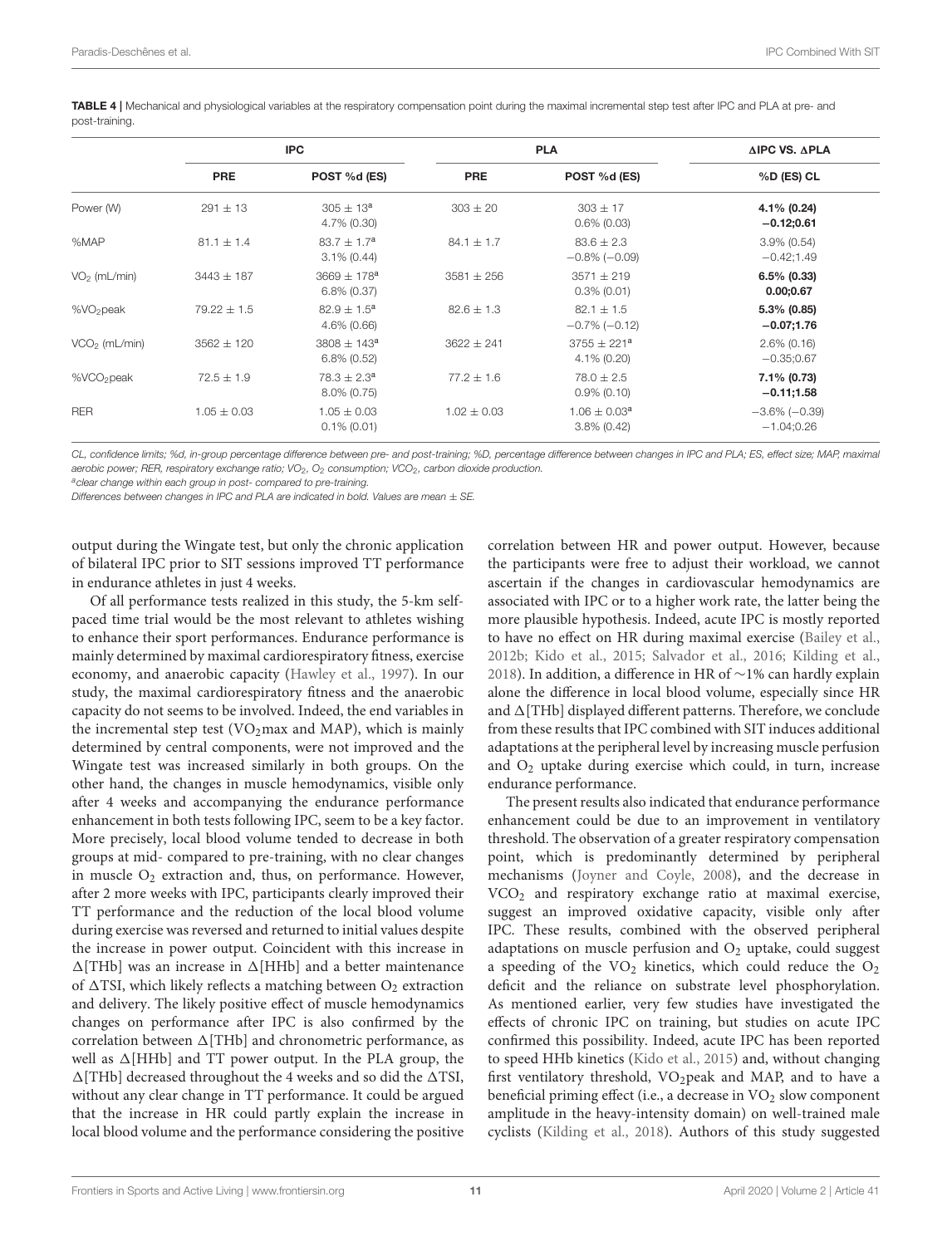#### <span id="page-11-0"></span>TABLE 5 | Blood markers of the hypoxic response and blood profile after IPC and PLA at pre- and post-training.

|                                    | <b>IPC</b>        |                                                | <b>PLA</b>        | <b>AIPC VS. APLA</b>                     |                                      |
|------------------------------------|-------------------|------------------------------------------------|-------------------|------------------------------------------|--------------------------------------|
|                                    | <b>PRE</b>        | POST %d (ES)                                   | <b>PRE</b>        | POST %d (ES)                             | %D (ES) CL                           |
| <b>Hypoxic response</b>            |                   |                                                |                   |                                          |                                      |
| $HIF-1\alpha$ (pg/mL)              | $2.48 \pm 1.71$   | $2.77 \pm 1.94$<br>11.7% (0.04)                | $1.69 \pm 0.93$   | $1.83 \pm 1.09$<br>7.8% (0.04)           | 3.9% (0.03)<br>$-0.09;0.16$          |
| VEGF-α (pg/mL)                     | $23.2 \pm 3.3$    | $19.8 \pm 3.8^{\rm a}$<br>$-19.5\%(-0.37)$     | $24.2 \pm 4.6$    | $19.2 \pm 4.0^a$<br>$-21.9\% (-0.38)$    | $3.1\% (0.05)$<br>$-0.47;0.58$       |
| NO (pg/mL)                         | $40.1 \pm 3.6$    | $36.2 \pm 2.1$<br>$-7.4\%(-0.26)$              | $43.2 \pm 5.9$    | $39.4 \pm 3.4$<br>$-5.3\%(-0.15)$        | $-2.2\%(-0.07)$<br>$-0.87;0.73$      |
| <b>Blood profile</b>               |                   |                                                |                   |                                          |                                      |
| Erythrocytes (10 <sup>12</sup> /L) | $4.89 \pm 0.10$   | $4.92 \pm 0.10$<br>$0.7\%$ (0.10)              | $4.71 \pm 0.11$   | $4.70 \pm 0.12$<br>$-0.2\%$ ( $-0.02$ )  | $0.9\%$ (0.12)<br>$-0.20;0.43$       |
| MCV (fL)                           | $89.3 \pm 0.9$    | $89.2 \pm 0.9$<br>$-0.2\%$ ( $-0.06$ )         | $90.0 \pm 0.8$    | $89.2 \pm 1.3$<br>$-1.0\%(-0.25)$        | $0.8\%$ (0.22)<br>$-0.35;0.79$       |
| DIE (%)                            | $13.2 \pm 0.1$    | $13.3 \pm 0.2^a$<br>1.0% (0.28)                | $13.3 \pm 0.1$    | $13.2 \pm 0.1$<br>$-0.7\%$ (-0.25)       | 1.8% (1.05)<br>$-0.07;2.16$          |
| Hemoglobin (g/L)                   | $147 \pm 2$       | $148 \pm 2$<br>$0.1\%$ (0.01)                  | $143 \pm 2$       | $141 \pm 2$<br>$-0.9\%$ ( $-0.18$ )      | $1.0\%$ (0.19)<br>$-0.25;0.63$       |
| MCHC (pg)                          | $30.2 \pm 0.4$    | $30.0 \pm 0.4^a$<br>$-0.9\%$ ( $-0.20$ )       | $30.3 \pm 0.3$    | $30.1 \pm 0.5$<br>$-0.9\%$ ( $-0.19$ )   | $0.0\%$ (0.00)<br>$-0.71;0.70$       |
| AHC (g/L)                          | $338 \pm 2$       | $336 \pm 2^a$<br>$-0.7\%$ (-0.42)              | $337 \pm 2$       | $338 \pm 2$<br>$0.2\%$ (0.09)            | $-0.9\%$ ( $-0.52$ )<br>$-1.47;0.43$ |
| Ferritin $(\mu g/L)$               | $121 \pm 21$      | $128 \pm 27$<br>1.2% (0.02)                    | $92 \pm 18$       | $82 \pm 20^{\rm a}$<br>$-19.4\%$ (-0.29) | 25.6% (0.32)<br>$-0.14;0.79$         |
| Platelets (10 <sup>9</sup> /L)     | $190 \pm 11$      | $200 \pm 11^a$<br>$5.2\%$ (0.24)               | $200 \pm 10$      | $194 \pm 9$<br>$-2.7\%(-0.17)$           | 8.1% (0.44)<br>$-0.02;0.89$          |
| APV (fL)                           | $9.69 \pm 0.48$   | $9.65 \pm 0.43$<br>$-0.2\%(-0.01)$             | $8.58 \pm 0.27$   | $8.39 \pm 0.24$<br>$-2.1\% (-0.21)$      | $1.9\%$ (0.14)<br>$-0.19;0.47$       |
| Leucocytes (10 <sup>9</sup> /L)    | $4.99 \pm 0.36$   | $5.40 \pm 0.33$ <sup>a</sup><br>$8.6\%$ (0.37) | $5.66 \pm 0.61$   | $4.91 \pm 0.33^a$<br>$-11.1\% (-0.41)$   | 22.1% (0.84)<br>0.06; 1.62           |
| Neutrophils (%)                    | $48.4 \pm 1.7$    | $51.0 \pm 1.9^a$<br>$5.1\%$ (0.39)             | $54.5 \pm 1.8$    | $53.7 \pm 2.1$<br>$-1.8\%(-0.15)$        | 7.0% (0.54)<br>$-0.01;1.09$          |
| Eosinophils (%)                    | $3.15 \pm 0.57$   | $2.65 \pm 0.50^a$<br>$-18.7\%$ ( $-0.26$ )     | $2.47 \pm 0.52$   | $2.41 \pm 0.44$<br>1.3% (0.02)           | $-19.7\%$ (-0.33)<br>$-0.63; -0.03$  |
| Basophils (%)                      | $0.609 \pm 0.039$ | $0.609 \pm 0.031$<br>$0.6\%$ (0.03)            | $0.500 \pm 0.047$ | $0.533 \pm 0.090$<br>$-2.6\% (-0.05)$    | $3.3\%$ (0.09)<br>$-0.96;1.14$       |
| Lymphocytes (%)                    | $39.2 \pm 1.5$    | $37.8 \pm 1.9^a$<br>$-4.2\%(-0.25)$            | $35.5 \pm 1.6$    | $36.3 \pm 2.0$<br>$1.8\%$ (0.11)         | $-5.9\%(-0.37)$<br>$-0.96;0.22$      |
| Monocytes (%)                      | $8.57 \pm 0.64$   | $7.98 \pm 0.45^{\text{a}}$<br>$-5.8\% (-0.24)$ | $7.02 \pm 0.46$   | $7.10 \pm 0.41$<br>1.6% (0.08)           | $-7.3\%(-0.33)$<br>$-0.99;0.33$      |

AHC, average hemoglobin concentration; APV, average platelet volume; CL, confidence limits; %d, in-group percentage difference between pre- and post-training; %D, percentage difference between changes in IPC and PLA; DIE, distribute index of erythrocytes; ES, effect size; HIF-1α, hypoxia inducible factor-1α; MCHC, mean corpuscular hemoglobin content; MCV, mean corpuscular volume; NO, nitric oxide; VEGF-α, vascular endothelial growth-factor.

aclear change within each group in post- compared to pre-training.

Differences between changes in IPC and PLA are indicated in bold. Values are mean  $\pm$  SE.

that this effect on  $VO<sub>2</sub>$  kinetics could be responsible for the observed TT performance improvement [\(Kilding et al., 2018\)](#page-14-5). This could also have been the case in our study considering the increase in muscle  $O_2$  extraction during the TT and the change in the respiratory compensation point. Taken together, these results suggested that the combination of IPC with SIT could have enhanced exercise efficiency by improving aerobic metabolism and could represent a perspective for subsequent studies. Investigations on metabolism during exercise could help answer some of the questions surrounding the effects of IPC resulting in changes in muscle oxygenation that are visible while exercising.

To date, most studies applying IPC chronically have reported promising adaptations, though they have mainly been done without exercise. Daily exposure to IPC for 7 days enhanced artery endothelial function and cutaneous vascular conductance, which persisted up to 1 week after the intervention (Jones et al., [2014\)](#page-14-28). One-week exposure also increased skeletal muscle oxidative capacity [\(Jeffries et al., 2018\)](#page-14-29). Longer application of IPC for 8 weeks also improved endothelial function, and this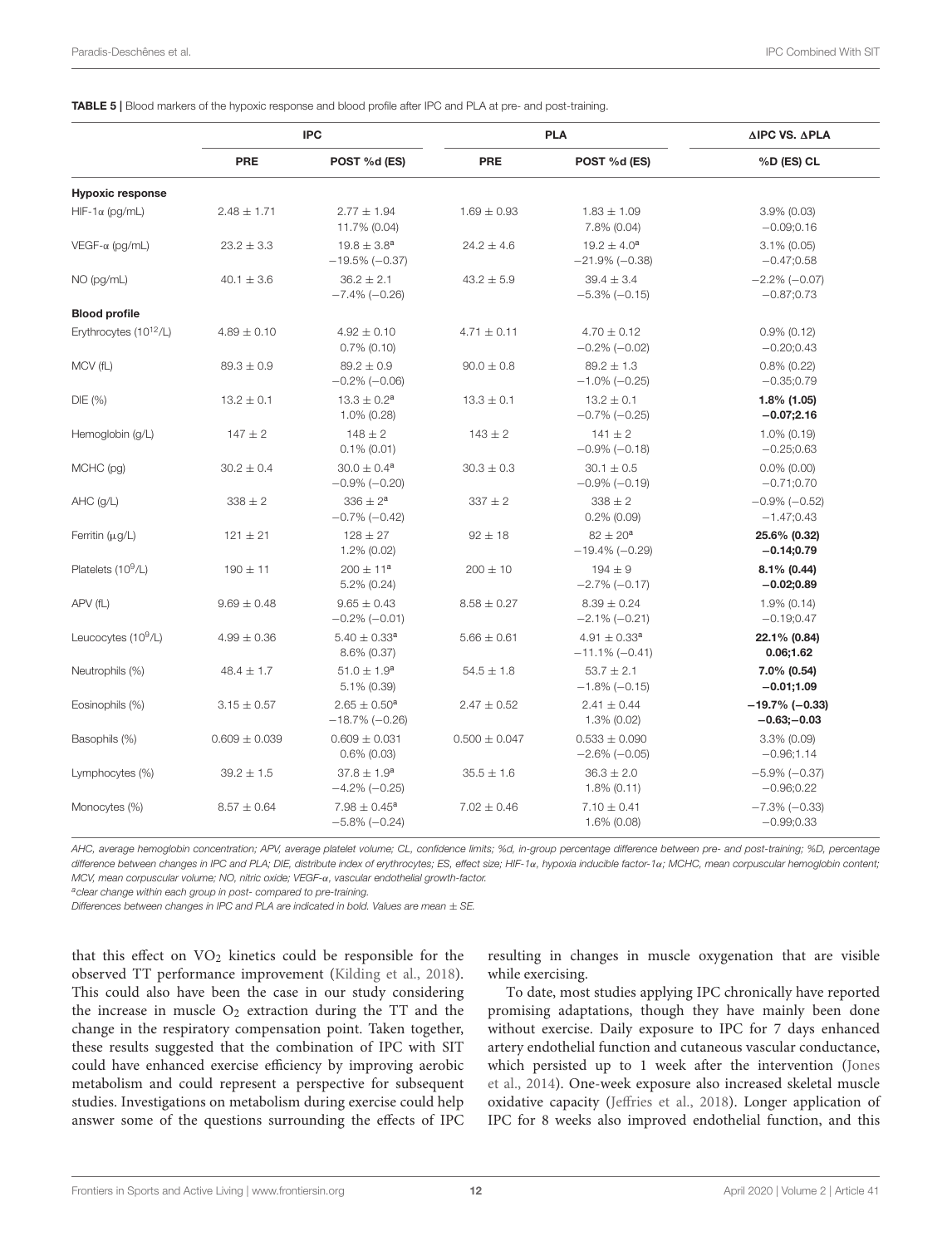|                             | <b>IPC</b>        |                                     |                   | <b>PLA</b>                                              | $\triangle$ IPC VS. $\triangle$ PLA |  |
|-----------------------------|-------------------|-------------------------------------|-------------------|---------------------------------------------------------|-------------------------------------|--|
|                             | <b>PRE</b>        | POST %d (ES)                        | <b>PRE</b>        | POST %d (ES)                                            | $%D$ (ES) CL                        |  |
| Lipid-lipoprotein profile   |                   |                                     |                   |                                                         |                                     |  |
| Total CHOL (mmol/L)         | $4.18 \pm 0.30$   | $4.37 \pm 0.34$<br>$4.2\%$ (0.15)   | $4.01 \pm 0.26$   | $4.03 \pm 0.24$<br>$0.8\%$ (0.04)                       | $3.3\%$ (0.14)<br>$-0.18;0.45$      |  |
| Triglycerides (mmol/L)      | $0.900 \pm 0.209$ | $0.997 \pm 0.200^a$<br>15.1% (0.22) | $0.80 \pm 0.11$   | $0.93 \pm 0.10^a$<br>19.3% (0.44)                       | $-3.5\%(-0.07)$<br>$-0.57;0.43$     |  |
| HDL-CHOL (mmol/L)           | $1.51 \pm 0.11$   | $1.53 \pm 0.10$<br>$1.7\%$ (0.07)   | $1.52 \pm 0.11$   | $1.52 \pm 0.08$<br>$1.3\%$ (0.06)                       | $0.5\%$ (0.02)<br>$-0.43;0.47$      |  |
| LDL-CHOL (mmol/L)           | $2.25 \pm 0.28$   | $2.38 \pm 0.28$<br>7.5% (0.12)      | $2.12 \pm 0.20$   | $2.08 \pm 0.19$<br>$-1.9\%$ (0.06)                      | $9.6\%$ (0.20)<br>$-0.08;0.49$      |  |
| FFA (mmol/L)                | $0.078 \pm 0.019$ | $0.086 \pm 0.021$<br>15.5% (0.15)   | $0.107 \pm 0.039$ | $0.091 \pm 0.057$ <sup>a</sup><br>$-44.1\%$ ( $-0.56$ ) | 106.5% (0.77)<br>0.26; 1.27         |  |
| Glucose-insulin homeostasis |                   |                                     |                   |                                                         |                                     |  |
| Glucose (mmol/L)            | $4.98 \pm 0.09$   | $5.05 \pm 0.09$<br>$1.3\%$ (0.19)   | $4.84 \pm 0.12$   | $5.13 \pm 0.12^a$<br>$6.0\%$ (0.74)                     | $-4.5\%$ (-0.31)<br>$-0.59(-0.02)$  |  |
| Insulin (pmol/L)            | $35.8 \pm 4.8$    | $40.7 \pm 5.6^a$<br>14.3% (0.29)    | $30.7 \pm 2.7$    | $32.7 \pm 1.7$<br>$9.4\% (0.34)$                        | $4.5\%$ (0.12)<br>$-0.59;0.83$      |  |

<span id="page-12-0"></span>TABLE 6 | Lipid-lipoprotein profile and glucose-insulin homeostasis after IPC and PLA at pre- and post-training.

CHOL, cholesterol; CL, confidence limits; %d, in-group percentage difference between pre- and post-training; %D, percentage difference between changes in IPC and PLA; ES, effect size; FFA, free fatty acids; HDL, high-density lipoprotein; LDL, low-density lipoprotein.

adenote clear change within each group in post- compared to pre-training.

Differences between changes in IPC and PLA are indicated in bold.

Values are mean ± SE.

enhancement lasted another 2 weeks [\(Jones et al., 2015\)](#page-14-30). These upregulated functions at rest might have taken place in the present study and explained, at least in part, some of the changes in [THb] and [HHb] during exercise. It has been suggested that shear stress and local tissue hypoxia from IPC could upregulate HIF-1α, activate VEGF-α gene expression (Fukumura et al., [2001;](#page-13-3) [Albrecht et al., 2013;](#page-13-4) [Heusch et al., 2015\)](#page-14-7), and increase levels of NO [\(Lochner et al., 2002\)](#page-14-6). Our data do not reveal any chronic changes to these markers after training with IPC. This does not preclude their implication, as: (1) our methodology was limited to one blood sample post-training, and (2) we may have missed the window of transiently increased expression during adaptation in the weeks between the start of the training program and post-training blood sampling. For example, studies using an identical training intervention to ours, but using blood-flow restriction during the recovery periods after SIT, reported a greater expression of muscle HIF-1α 3 h after one session in trained individuals [\(Taylor et al., 2016a\)](#page-14-1), but no change in skeletal muscle capillarity and mitochondrial protein content after a 4 week period [\(Mitchell et al., 2019\)](#page-14-12). Another possibility is that the frequency of the IPC procedure (2x/week) was insufficient to induce molecular adaptations in these trained endurance athletes. For example, Kimura et al. applied IPC six times per day for 1 month and reported an increase in NO production and VEGF plasma concentration measured 14 h post IPC [\(Kimura et al.,](#page-14-31) [2007\)](#page-14-31), and most of the studies on repeated IPC for cardiac surgery applied IPC every day [\(Liang et al., 2015;](#page-14-32) [Meng et al., 2015\)](#page-14-33). Thus, the optimal dose or protocol to maximize the hypoxic and angiogenic signaling events following IPC remains unclear. Taken together, these data suggest that the ergogenic effects of IPC are mainly derived from transient functional changes (probably related to an improved vascular control) rather than structural modifications per se.

Finally, our results preclude a chronic role for a number of circulating factors in contributing to improved performance after repeated IPC application. Indeed, neither training with or without IPC chronically modified blood markers of hypoxic and angiogenic signaling or vasodilation, nor in factors related to blood  $O_2$  transport capacity measured 2 days post-training. The absence of changes in lipid-lipoprotein profile, fasting glucose, and insulin levels in athletes without dietary modification or weight issues is not surprising. Others have suggested that the immune system or inflammation could be of importance in adaption following IPC [\(Thijssen et al., 2016\)](#page-14-34). For example, Czibik et al. reported that nuclear-factor-kappa B could be responsible for modified gene regulation after IPC (Czibik et al., [2008\)](#page-13-20), and daily IPC for 10 days altered neutrophil function and leukocyte inflammatory gene expression in humans [\(Konstantinov et al., 2004;](#page-14-35) [Shimizu et al., 2010\)](#page-14-36). However, our data show that the repetition of IPC two times per week had no effect on immune system function, though we did not measure markers of inflammation or transient response immediately after training.

In conclusion, 4 weeks of bilateral IPC applied immediately before SIT sessions elicited greater gains in time-trial performance in endurance athletes than the same SIT prescription without IPC. This was mainly associated with enhanced local perfusion and muscle  $O_2$  extraction, while hematocrit,  $VO<sub>2max</sub>$ , and maximal aerobic power did not change. Furthermore, the present intervention seems to be both safe and sufficient to induce performance enhancements of interest to trained individuals.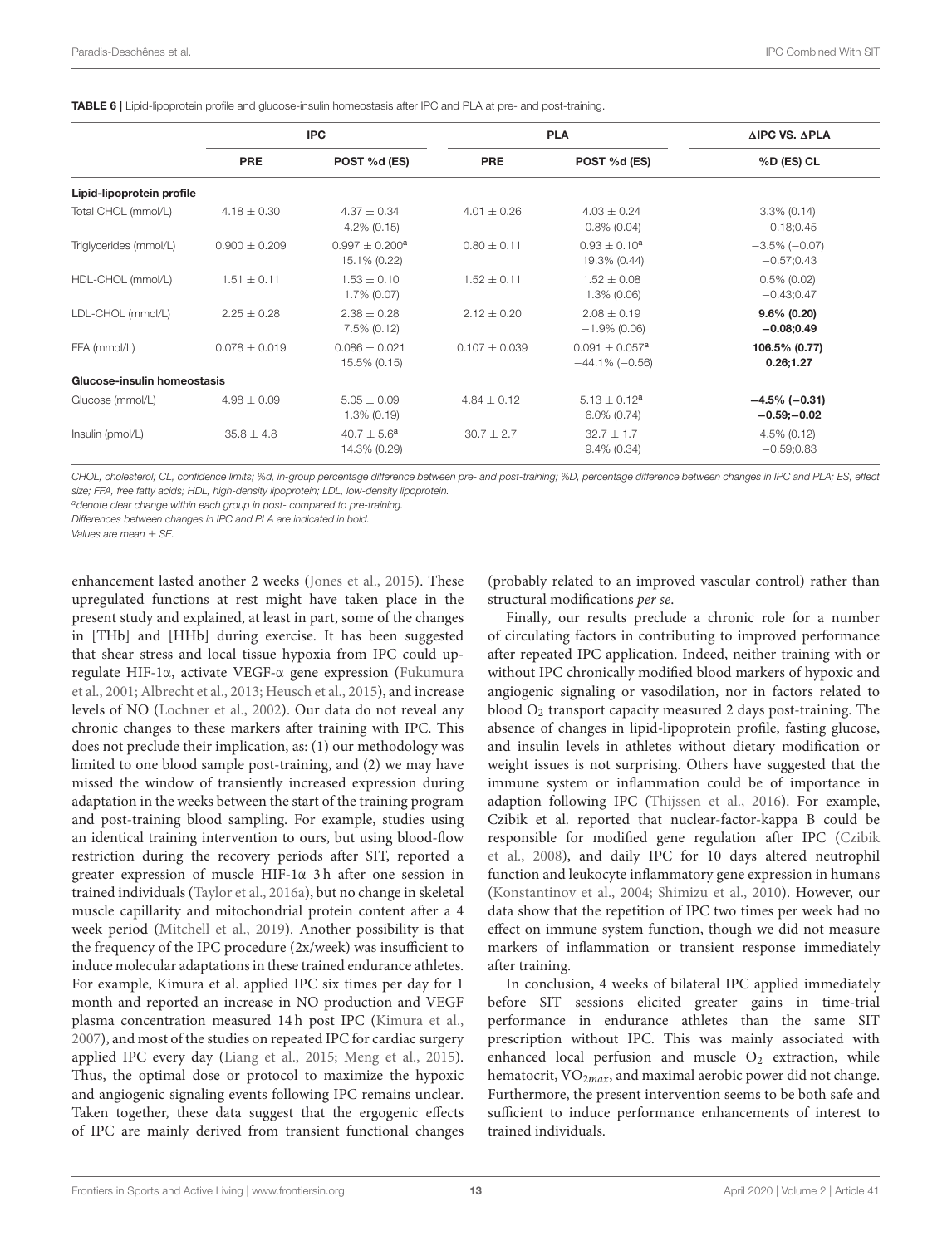## DATA AVAILABILITY STATEMENT

All datasets generated for this study are included in the article/supplementary material.

## ETHICS STATEMENT

The studies involving human participants were reviewed and approved by Ethic committee from Laval University. The patients/participants provided their written informed consent to participate in this study.

## AUTHOR CONTRIBUTIONS

PP-D, DJ, PM, and FB conceptualized and designed the research project. PP-D acquired the data and conducted the statistical analysis. PP-D interpreted results with assistance from DJ, PM, and FB. PP-D wrote the manuscript with revisions from

## **REFERENCES**

- <span id="page-13-4"></span>Albrecht, M., Zitta, K., Bein, B., Wennemuth, G., Broch, O., Renner, J., et al. (2013). Remote ischemic preconditioning regulates HIF-1alpha levels, apoptosis and inflammation in heart tissue of cardiosurgical patients: a pilot experimental study. Basic Res. Cardiol. 108:314. doi: [10.1007/s00395-012-0314-0](https://doi.org/10.1007/s00395-012-0314-0)
- <span id="page-13-9"></span>Bailey, S. J., Wilkerson, D. P., Dimenna, F. J., and Jones, A. M. (2009). Influence of repeated sprint training on pulmonary O2 uptake and muscle deoxygenation kinetics in humans. J. Appl. Physiol. 106, 1875–1887. doi: [10.1152/japplphysiol.00144.2009](https://doi.org/10.1152/japplphysiol.00144.2009)
- <span id="page-13-2"></span>Bailey, T. G., Birk, G. K., Cable, N. T., Atkinson, G., Green, D. J., Jones, H., et al. (2012a). Remote ischemic preconditioning prevents reduction in brachial artery flow-mediated dilation after strenuous exercise. Am. J. Physiol. Heart Circ. Physiol. [303, H533–H538. doi: 10.1152/ajpheart.002](https://doi.org/10.1152/ajpheart.00272.2012) 72.2012
- <span id="page-13-19"></span>Bailey, T. G., Jones, H., Gregson, W., Atkinson, G., Cable, N. T., and Thijssen, D. H. J. (2012b). Effect of ischemic preconditioning on lactate accumulation and running performance. Med. Sci. Sports Exerc. 44, 2084–2089. doi: [10.1249/MSS.0b013e318262cb17](https://doi.org/10.1249/MSS.0b013e318262cb17)
- <span id="page-13-5"></span>Banks, L., Wells, G. D., Clarizia, N. A., Jean-St-Michel, E., Mckillop, A. L., Redington, A. N., et al. (2016). Short-term remote ischemic preconditioning is not associated with improved blood pressure and exercise capacity in young adults. Appl. Physiol. Nutr. Metab. [41, 903–906. doi: 10.1139/apnm-201](https://doi.org/10.1139/apnm-2016-0024) 6-0024
- <span id="page-13-15"></span>Batterham, A. M., and Hopkins, W. G. (2006). Making meaningful inferences about magnitudes. Int. J. Sports Physiol. Perform. 1, 50–57. doi: [10.1123/ijspp.1.1.50](https://doi.org/10.1123/ijspp.1.1.50)
- <span id="page-13-17"></span>Buchheit, M., Abbiss, C. R., Peiffer, J. J., and Laursen, P. B. (2012). Performance and physiological responses during a sprint interval training session: relationships with muscle oxygenation and pulmonary oxygen uptake kinetics. Eur. J. Appl. Physiol. [112, 767–779. doi: 10.1007/s00421-011-](https://doi.org/10.1007/s00421-011-2021-1) 2021-1
- <span id="page-13-7"></span>Burgomaster, K. A., Heigenhauser, G. J., and Gibala, M. J. (2006). Effect of short-term sprint interval training on human skeletal muscle carbohydrate metabolism during exercise and time-trial performance. J. Appl. Physiol. 100, 2041–2047. doi: [10.1152/japplphysiol.01220.2005](https://doi.org/10.1152/japplphysiol.01220.2005)
- <span id="page-13-6"></span>Cocking, S., Wilson, M. G., Nichols, D., Cable, N. T., Green, D. J., Thijssen, D. H. J., et al. (2018). Is there an optimal ischemic-preconditioning dose to improve cycling performance? Int. J. Sports Physiol. Perform. 13, 274–282. doi: [10.1123/ijspp.2017-0114](https://doi.org/10.1123/ijspp.2017-0114)
- <span id="page-13-11"></span>Cocks, M., Shaw, C. S., Shepherd, S. O., Fisher, J. P., Ranasinghe, A. M., Barker, T. A., et al. (2013). Sprint interval and endurance training are equally effective in

DJ, PM, and FB. All authors reviewed and agreed upon the final manuscript.

## FUNDING

This work was supported by a research grant to FB, DJ, and PM from the Foundation de l'Institut Universitaire de Cardiologie et de Pneumologie de Québec and Ph.D. scholarships from Laval University and the Foundation de l'Institut Universitaire de Cardiologie et de Pneumologie de Québec to PP-D.

## ACKNOWLEDGMENTS

The authors thank the athletes for their participation in this study. We also sincerely thank all graduate and undergraduate students from our research group for their valuable help as well as Michel Lacaille for his help in HIF-1α, VEGF- α, NO, and FFA assays.

increasing muscle microvascular density and eNOS content in sedentary males. J. Physiol. 591, 641–656. doi: [10.1113/jphysiol.2012.239566](https://doi.org/10.1113/jphysiol.2012.239566)

- <span id="page-13-0"></span>Cruz, R. S., De Aguiar, R. A., Turnes, T., Salvador, A. F., and Caputo, F. (2016). Effects of ischemic preconditioning on short-duration cycling performance. Appl. Physiol. Nutr. Metab. 41, 825–831. doi: [10.1139/apnm-2015-0646](https://doi.org/10.1139/apnm-2015-0646)
- <span id="page-13-20"></span>Czibik, G., Wu, Z., Berne, G. P., Tarkka, M., Vaage, J., Laurikka, J., et al. (2008). Human adaptation to ischemia by preconditioning or unstable angina: involvement of nuclear factor kappa B, but not hypoxia-inducible factor 1 alpha in the heart. Eur. J. Cardiothorac. Surg. 34, 976–984. doi: [10.1016/j.ejcts.2008.07.066](https://doi.org/10.1016/j.ejcts.2008.07.066)
- <span id="page-13-10"></span>Daussin, F. N., Zoll, J., Ponsot, E., Dufour, S. P., Doutreleau, S., Lonsdorfer, E., et al. (2008). Training at high exercise intensity promotes qualitative adaptations of mitochondrial function in human skeletal muscle. J. Appl. Physiol. 104, 1436–1441. doi: [10.1152/japplphysiol.01135.2007](https://doi.org/10.1152/japplphysiol.01135.2007)
- <span id="page-13-1"></span>Enko, K., Nakamura, K., Yunoki, K., Miyoshi, T., Akagi, S., Yoshida, M., et al. (2011). Intermittent arm ischemia induces vasodilatation of the contralateral upper limb. J. Physiol. Sci. 61, 507–513. doi: [10.1007/s12576-011-0172-9](https://doi.org/10.1007/s12576-011-0172-9)
- <span id="page-13-16"></span>Esfarjani, F., and Laursen, P. B. (2007). Manipulating high-intensity interval training: effects on VO2max, the lactate threshold and 3000 m running performance in moderately trained males. J. Sci. Med. Sport 10, 27–35. doi: [10.1016/j.jsams.2006.05.014](https://doi.org/10.1016/j.jsams.2006.05.014)
- <span id="page-13-13"></span>Ferrari, M., Mottola, L., and Quaresima, V. (2004). Principles, techniques, and limitations of near infrared spectroscopy. Can. J. Appl. Physiol. 29, 463–487. doi: [10.1139/h04-031](https://doi.org/10.1139/h04-031)
- <span id="page-13-14"></span>Friedewald, W. T., Levy, R. I., and Fredrickson, D. S. (1972). Estimation of the concentration of low-density lipoprotein cholesterol in plasma, without use of the preparative ultracentrifuge. Clin. Chem. 18, 499–502. doi: [10.1093/clinchem/18.6.499](https://doi.org/10.1093/clinchem/18.6.499)
- <span id="page-13-3"></span>Fukumura, D., Gohongi, T., Kadambi, A., Izumi, Y., Ang, J., Yun, C. O., et al. (2001). Predominant role of endothelial nitric oxide synthase in vascular endothelial growth factor-induced angiogenesis and vascular permeability. Proc. Natl. Acad. Sci. U.S.A. 98, 2604–2609. doi: [10.1073/pnas.041359198](https://doi.org/10.1073/pnas.041359198)
- <span id="page-13-12"></span>Haddad, M., Stylianides, G., Djaoui, L., Dellal, A., and Chamari, K. (2017). Session-RPE method for training load monitoring: validity, ecological usefulness, and influencing factors. Front. Neurosci. 11:612. doi: [10.3389/fnins.2017.00612](https://doi.org/10.3389/fnins.2017.00612)
- <span id="page-13-18"></span>Hawley, J. A., Myburgh, K. H., Noakes, T. D., and Dennis, S. C. (1997). Training techniques to improve fatigue resistance and enhance endurance performance. J. Sports Sci. 15, 325–333. doi: [10.1080/026404197367335](https://doi.org/10.1080/026404197367335)
- <span id="page-13-8"></span>Hazell, T. J., Macpherson, R. E., Gravelle, B. M., and Lemon, P. W. (2010). 10 or 30-s sprint interval training bouts enhance both aerobic and anaerobic performance. Eur. J. Appl. Physiol. 110, 153–160. doi: [10.1007/s00421-010-1474-y](https://doi.org/10.1007/s00421-010-1474-y)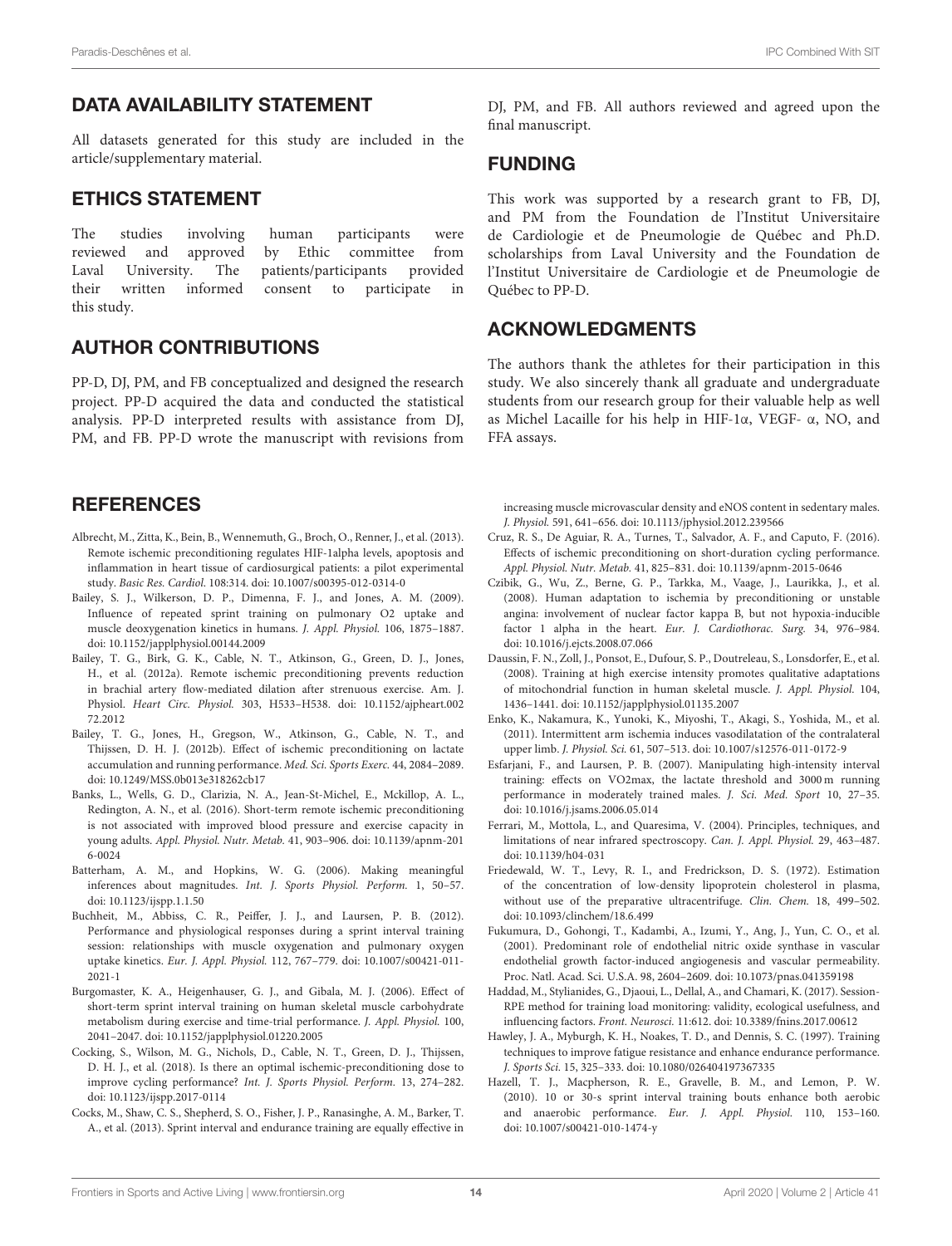- <span id="page-14-7"></span>Heusch, G., Botker, H. E., Przyklenk, K., Redington, A., and Yellon, D. (2015). Remote ischemic conditioning. J. Am. Coll. Cardiol. 65, 177–195. doi: [10.1016/j.jacc.2014.10.031](https://doi.org/10.1016/j.jacc.2014.10.031)
- <span id="page-14-22"></span>Hopkins, W. G., Marshall, S. W., Batterham, A. M., and Hanin, J. (2009). Progressive statistics for studies in sports medicine and exercise science. Med. Sci. Sports Exerc. 41, 3–13. doi: [10.1249/MSS.0b013e31818cb278](https://doi.org/10.1249/MSS.0b013e31818cb278)
- <span id="page-14-29"></span>Jeffries, O., Waldron, M., Pattison, J. R., and Patterson, S. D. (2018). Enhanced local skeletal muscle oxidative capacity and microvascular blood flow following 7-day ischemic preconditioning in healthy humans. Front. Physiol. 9:463. doi: [10.3389/fphys.2018.00463](https://doi.org/10.3389/fphys.2018.00463)
- <span id="page-14-28"></span>Jones, H., Hopkins, N., Bailey, T. G., Green, D. J., Cable, N. T., and Thijssen, D. H. J. (2014). Seven-day remote ischemic preconditioning improves local and systemic endothelial function and microcirculation in healthy humans. Am. J. Hypertens. 27, 918–925. doi: [10.1093/ajh/hpu004](https://doi.org/10.1093/ajh/hpu004)
- <span id="page-14-30"></span>Jones, H., Nyakayiru, J., Bailey, T. G., Green, D. J., Cable, N. T., Sprung, V. S., et al. (2015). Impact of eight weeks of repeated ischaemic preconditioning on brachial artery and cutaneous microcirculatory function in healthy males. Eur. J. Prev. Cardiol. 22, 1083–1087. doi: [10.1177/2047487314547657](https://doi.org/10.1177/2047487314547657)
- <span id="page-14-27"></span>Joyner, M. J., and Coyle, E. F. (2008). Endurance exercise performance: the physiology of champions. J. Physiol. 586, 35–44. doi: [10.1113/jphysiol.2007.143834](https://doi.org/10.1113/jphysiol.2007.143834)
- <span id="page-14-26"></span>Kido, K., Suga, T., Tanaka, D., Honjo, T., Homma, T., Fujita, S., et al. (2015). Ischemic preconditioning accelerates muscle deoxygenation dynamics and enhances exercise endurance during the work-to-work test. Physiol. Rep. 3, 1–10. doi: [10.14814/phy2.12395](https://doi.org/10.14814/phy2.12395)
- <span id="page-14-5"></span>Kilding, A. E., Sequeira, G. M., and Wood, M. R. (2018). Effects of ischemic preconditioning on economy, VO2 kinetics and cycling performance in endurance athletes. Eur. J. Appl. Physiol. 118, 2541–2549. doi: [10.1007/s00421-018-3979-8](https://doi.org/10.1007/s00421-018-3979-8)
- <span id="page-14-31"></span>Kimura, M., Ueda, K., Goto, C., Jitsuiki, D., Nishioka, K., Umemura, T., et al. (2007). Repetition of ischemic preconditioning augments endotheliumdependent vasodilation in humans: role of endothelium-derived nitric oxide and endothelial progenitor cells. Arterioscler. Thromb. Vasc. Biol. 27, 1403–1410. doi: [10.1161/ATVBAHA.107.143578](https://doi.org/10.1161/ATVBAHA.107.143578)
- <span id="page-14-35"></span>Konstantinov, I. E., Arab, S., Kharbanda, R. K., Li, J., Cheung, M. M., Cherepanov, V., et al. (2004). The remote ischemic preconditioning stimulus modifies inflammatory gene expression in humans. Physiol. Genomics 19, 143–150. doi: [10.1152/physiolgenomics.00046.2004](https://doi.org/10.1152/physiolgenomics.00046.2004)
- <span id="page-14-11"></span>Kraus, A., Pasha, E., Machin, D. R., Alkatan, M., Kloner, R. A., and Tanaka, H. (2014). Bilateral upper limb remote ischemic preconditioning improves peak anaerobic power in recreationally active adults. Med. Sci. Sports Exerc. 46, 889–889. doi: [10.1249/01.mss.0000496169.98755.1b](https://doi.org/10.1249/01.mss.0000496169.98755.1b)
- <span id="page-14-0"></span>Laursen, P. B., and Jenkins, D. G. (2002). The scientific basis for highintensity interval training: optimising training programmes and maximising performance in highly trained endurance athletes. Sports Med. 32, 53–73. doi: [10.2165/00007256-200232010-00003](https://doi.org/10.2165/00007256-200232010-00003)
- <span id="page-14-24"></span>Laursen, P. B., Shing, C. M., Peake, J. M., Coombes, J. S., and Jenkins, D. G. (2002). Interval training program optimization in highly trained endurance cyclists. Med. Sci. Sports Exerc. 34, 1801–1807. doi: [10.1097/00005768-200211000-00017](https://doi.org/10.1097/00005768-200211000-00017)
- <span id="page-14-16"></span>Lee, J. W., Bae, S. H., Jeong, J. W., Kim, S. H., and Kim, K. W. (2004). Hypoxiainducible factor (HIF-1)alpha: its protein stability and biological functions. Exp. Mol. Med. 36, 1–12. doi: [10.1038/emm.2004.1](https://doi.org/10.1038/emm.2004.1)
- <span id="page-14-32"></span>Liang, Y., Li, Y. P., He, F., Liu, X. Q., and Zhang, J. Y. (2015). Long-term, regular remote ischemic preconditioning improves endothelial function in patients with coronary heart disease. Braz. J. Med. Biol. Res. 48, 568–576. doi: [10.1590/1414-431x20144452](https://doi.org/10.1590/1414-431x20144452)
- <span id="page-14-8"></span>Lindsay, A., Petersen, C., Blackwell, G., Ferguson, H., Parker, G., Steyn, N., et al. (2017). The effect of 1 week of repeated ischaemic leg preconditioning on simulated Keirin cycling performance: a randomised trial. BMJ Open Sport Exerc. Med. 3:e000229. doi: [10.1136/bmjsem-2017-000229](https://doi.org/10.1136/bmjsem-2017-000229)
- <span id="page-14-9"></span>Lindsay, A., Petersen, C., Ferguson, H., Blackwell, G., and Rickerby, S. (2018). Lack of a dose response from 7 days of ischemic preconditioning in moderately trained cyclists. Sports Med. Int. Open [2, E91–E97. doi: 10.1055/a-063](https://doi.org/10.1055/a-0639-5035) 9-5035
- <span id="page-14-6"></span>Lochner, A., Marais, E., Du Toit, E., and Moolman, J. (2002). "Nitric oxide triggers - classic ischemic preconditioning," in Nitric Oxide: Novel Actions, Deleterious Effects and Clinical Potential, eds C. C. Chiueh, J. S. Hong, and S. K. Leong (New York, NY: Annals of the New York Academy of Sciences), 402–414.
- <span id="page-14-23"></span>Marocolo, M., Billaut, F., and Da Mota, G. R. (2018). Ischemic preconditioning and exercise performance: an ergogenic aid for whom? Front. Physiol. 9:1874. doi: [10.3389/fphys.2018.01874](https://doi.org/10.3389/fphys.2018.01874)
- <span id="page-14-20"></span>Mccully, K. K., and Hamaoka, T. (2000). Near-infrared spectroscopy: what can it tell us about oxygen saturation in skeletal muscle? Exerc. Sport Sci. Rev. 28, 123–127.
- <span id="page-14-33"></span>Meng, R., Ding, Y., Asmaro, K., Brogan, D., Meng, L., Sui, M., et al. (2015). Ischemic conditioning is safe and effective for octo- and nonagenarians in stroke prevention and treatment. Neurotherapeutics 12, 667–677. doi: [10.1007/s13311-015-0358-6](https://doi.org/10.1007/s13311-015-0358-6)
- <span id="page-14-12"></span>Mitchell, E. A., Martin, N. R. W., Turner, M. C., Taylor, C. W., and Ferguson, R. A. (2019). The combined effect of sprint interval training and postexercise blood flow restriction on critical power, capillary growth, and mitochondrial proteins in trained cyclists. J. Appl. Physiol. 126, 51–59. doi: [10.1152/japplphysiol.01082.2017](https://doi.org/10.1152/japplphysiol.01082.2017)
- <span id="page-14-25"></span>Paquette, M., Bieuzen, F., and Billaut, F. (2019). Sustained muscle deoxygenation vs. sustained high VO2 during high-intensity interval training in sprint Canoe-Kayak. Front. Sports Active Liv. 1. 1–6. doi: [10.3389/fspor.2019.00006](https://doi.org/10.3389/fspor.2019.00006)
- <span id="page-14-4"></span>Paradis-Deschênes, P., Joanisse, D. R., and Billaut, F. (2016). Ischemic preconditioning increases muscle perfusion, oxygen uptake, and force in strength-trained athletes. Appl. Physiol. Nutr. Metab. 41, 938–944. doi: [10.1139/apnm-2015-0561](https://doi.org/10.1139/apnm-2015-0561)
- <span id="page-14-3"></span>Paradis-Deschênes, P., Joanisse, D. R., and Billaut, F. (2018). Ischemic preconditioning improves time trial performance at moderate altitude. Med. Sci. Sports Exerc. 50, 533–541. doi: [10.1249/MSS.0000000000001473](https://doi.org/10.1249/MSS.0000000000001473)
- <span id="page-14-15"></span>Psilander, N., Wang, L., Westergren, J., Tonkonogi, M., and Sahlin, K. (2010). Mitochondrial gene expression in elite cyclists: effects of high-intensity interval exercise. Eur. J. Appl. Physiol. 110, 597–606. doi: [10.1007/s00421-010-1581-9](https://doi.org/10.1007/s00421-010-1581-9)
- <span id="page-14-19"></span>Romer, L. M., Haverkamp, H. C., Amann, M., Lovering, A. T., Pegelow, D. F., and Dempsey, J. A. (2007). Effect of acute severe hypoxia on peripheral fatigue and endurance capacity in healthy humans. Am. J. Physiol. Regul. Integr. Comp. Physiol. 292, R598–R606. doi: [10.1152/ajpregu.00269.2006](https://doi.org/10.1152/ajpregu.00269.2006)
- <span id="page-14-18"></span>Sabino-Carvalho, J. L., Lopes, T. R., Freitas, T. O., Ferreira, T. H., Succi, J. E., Silva, A. C., et al. (2016). Effect of ischemic preconditioning on endurance performance does not surpass placebo. Med. Sci. Sports Exerc. 49, 124–132. doi: [10.1249/MSS.0000000000001088](https://doi.org/10.1249/MSS.0000000000001088)
- <span id="page-14-2"></span>Salvador, A. F., De Aguiar, R. A., Lisboa, F. D., Pereira, K. L., Cruz, R. S., and Caputo, F. (2016). Ischemic preconditioning and exercise performance: a systematic review and meta-analysis. Int. J. Sports Physiol. Perform. 11, 4–14. doi: [10.1123/ijspp.2015-0204](https://doi.org/10.1123/ijspp.2015-0204)
- <span id="page-14-36"></span>Shimizu, M., Saxena, P., Konstantinov, I. E., Cherepanov, V., Cheung, M. M., Wearden, P., et al. (2010). Remote ischemic preconditioning decreases adhesion and selectively modifies functional responses of human neutrophils. J. Surg. Res. 158, 155–161. doi: [10.1016/j.jss.2008.08.010](https://doi.org/10.1016/j.jss.2008.08.010)
- <span id="page-14-14"></span>Skelly, L. E., and Gillen, J. B. (2018). Finding the metabolic stress "sweet spot": implications for sprint interval training-induced muscle remodelling. J. Physiol. 596, 4573–4574. doi: [10.1113/JP276912](https://doi.org/10.1113/JP276912)
- <span id="page-14-13"></span>Sloth, M., Sloth, D., Overgaard, K., and Dalgas, U. (2013). Effects of sprint interval training on VO2max and aerobic exercise performance: a systematic review and meta-analysis. Scand. J. Med. Sci. Sports 23, e341–e352. doi: [10.1111/sms.12092](https://doi.org/10.1111/sms.12092)
- <span id="page-14-10"></span>Slysz, J. T., and Burr, J. F. (2019). Impact of 8 weeks of repeated ischemic preconditioning on running performance. Eur. J. Appl. Physiol. 119, 1431–1437. doi: [10.1007/s00421-019-04133-6](https://doi.org/10.1007/s00421-019-04133-6)
- <span id="page-14-1"></span>Taylor, C. W., Ingham, S. A., and Ferguson, R. A. (2016a). Acute and chronic effect of sprint interval training combined with postexercise blood-flow [restriction in trained individuals.](https://doi.org/10.1113/EP085293) Exp. Physiol. 101, 143–154. doi: 10.1113/EP0 85293
- <span id="page-14-17"></span>Taylor, C. W., Ingham, S. A., Hunt, J. E., Martin, N. R., Pringle, J. S., and Ferguson, R. A. (2016b). Exercise duration-matched interval and continuous sprint cycling induce similar increases in AMPK phosphorylation, PGC-1alpha and VEGF mRNA expression in trained individuals. Eur. J. Appl. Physiol. 116, 1445–1454. doi: [10.1007/s00421-016-3402-2](https://doi.org/10.1007/s00421-016-3402-2)
- <span id="page-14-34"></span>Thijssen, D. H., Maxwell, J., Green, D. J., Cable, N. T., and Jones, H. (2016). Repeated ischaemic preconditioning: a novel therapeutic intervention and potential underlying mechanisms. Exp. Physiol. 101, 677–692. doi: [10.1113/EP085566](https://doi.org/10.1113/EP085566)
- <span id="page-14-21"></span>Van Beekvelt, M. C., Van Engelen, B. G., Wevers, R. A., and Colier, W. N. (2002). In vivo quantitative near-infrared spectroscopy in skeletal muscle